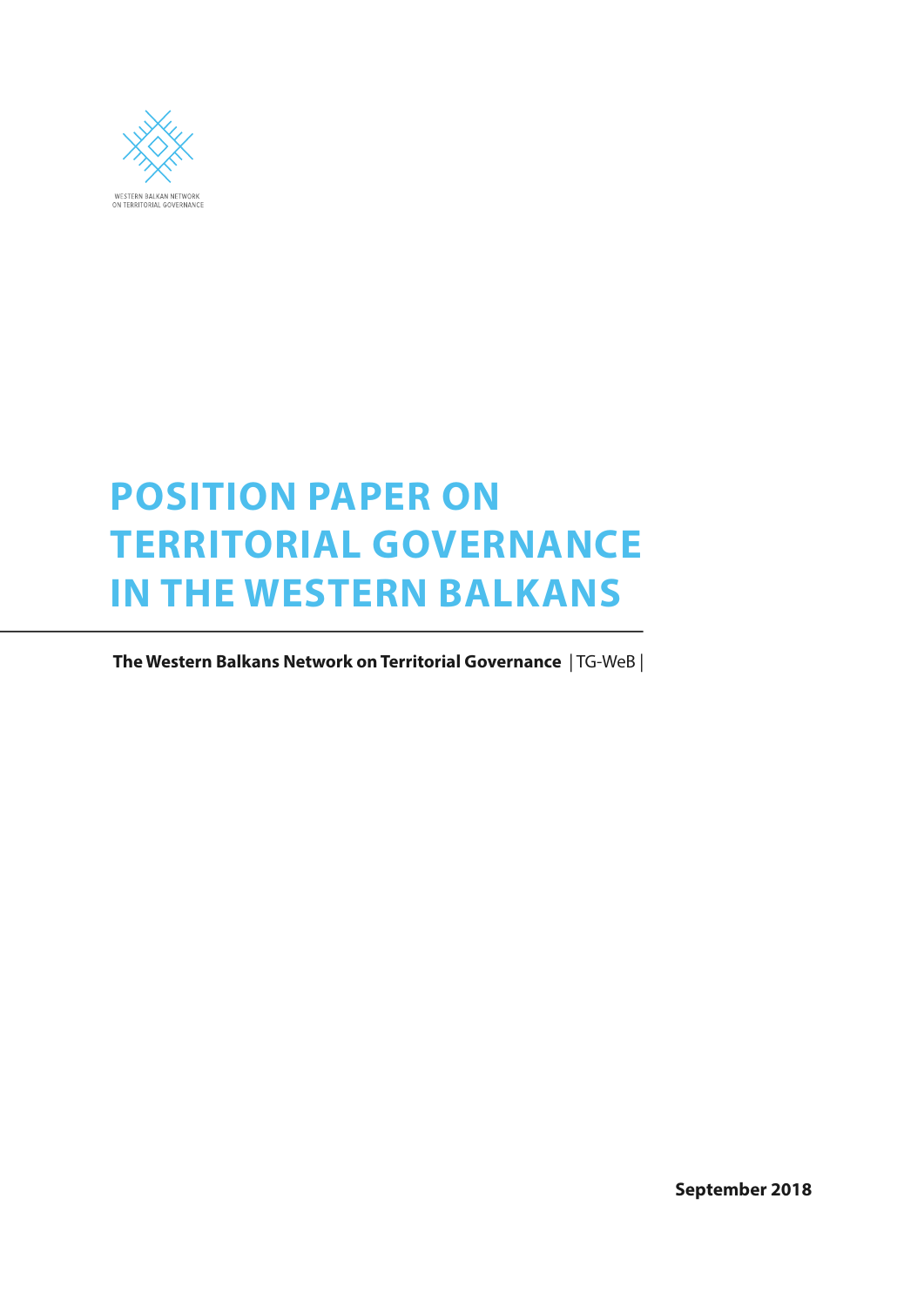# **Authors' Note:**

This position paper reflects input and feedback gathered from all Western Balkans Territorial Governance Network members, whose contact details are listed under Appendix 1.

- **• Co-PLAN, Institute for Habitat Development,** Albania: Rudina Toto; Dritan Shutina; Anila Bejko; Aida Ciro; Ledio Allkja; Lorena Gjana
- **• Center for Economic Analyses (CEA),** The former Yugoslav Republic of Macedonia: Marjan Nikolov
- **• DIST Interuniversity Department of Regional and Urban Studies and Planning,** Politecnico di Torino, Italy: Giancarlo Cotella; Erblin Berisha
- **• POLIS University,** Albania: Besnik Aliaj; Ledian Bregasi; Llazar Kumaraku; Loris Rossi; Sotir Dhamo; Peter Nientied
- **• Coalition for Sustainable Development,** The former Yugoslav Republic of Macedonia: Sonja Damchevska
- **• IPoP Institute for Spatial Policies,** Slovenia: Marko Peterlin
- **• MRI Metropolitan Research Institute,** Hungary: Iván Tosics
- **• Spatial Foresight,** Luxembourg: Kai Böhme
- **• Slovak University of Technology in Bratislava | SPECTRA Center of Excellence EU at the STU,** Slovakia: Maros Finka
- **• Expeditio, Center for Sustainable Spatial Development,** Montenegro: Biljana Gligorić, Aleksandra Kapetanović, Tatjana Rajić, Sonja Dragović
- **• National Alliance for Local Economic Development (NALED),** Serbia: Jelena Bojovic; Ana Ilic
- **• InTER Institute for Territorial Economic Development,** Serbia: Dragisa Mijacic; Jasna Žarković
- **• GAP Institute for Advanced Studies,** Kosovo\*: Bekim Salihu
- **• Association for Research and Social Innovation ADT,** Bosnia and Herzegovina: Elma Demir
- **• EURAK Belgrade,** Serbia: Sanja Kmezic
- **• Institute of Public Finance,** Croatia: Katarina Ott
- **• Velislava Simeonova,** Bulgaria: The International University Center of Barcelona
- **• Ivaylo Stamenkov:** Sofia University, Bulgaria
- **• International Scientific Forum "Danube River of Cooperation",** Serbia: Edita Stojić Karanović
- **• Siniša Trkulja:** Ministry of Construction Transport and Infrastructure, Serbia

Any comments or responses to this position paper can be sent in writing or by email to: **Co-PLAN, Institute for Habitat Development** Rruga Bylis 12, Kashar, KP 2995, Tiranë, Albania info@tg-web.eu

<sup>\*</sup>This designation is without prejudice to positions on status, and is in line with UNSCR 1244/1999 and the ICJ opinion on the Kosovo declaration of independence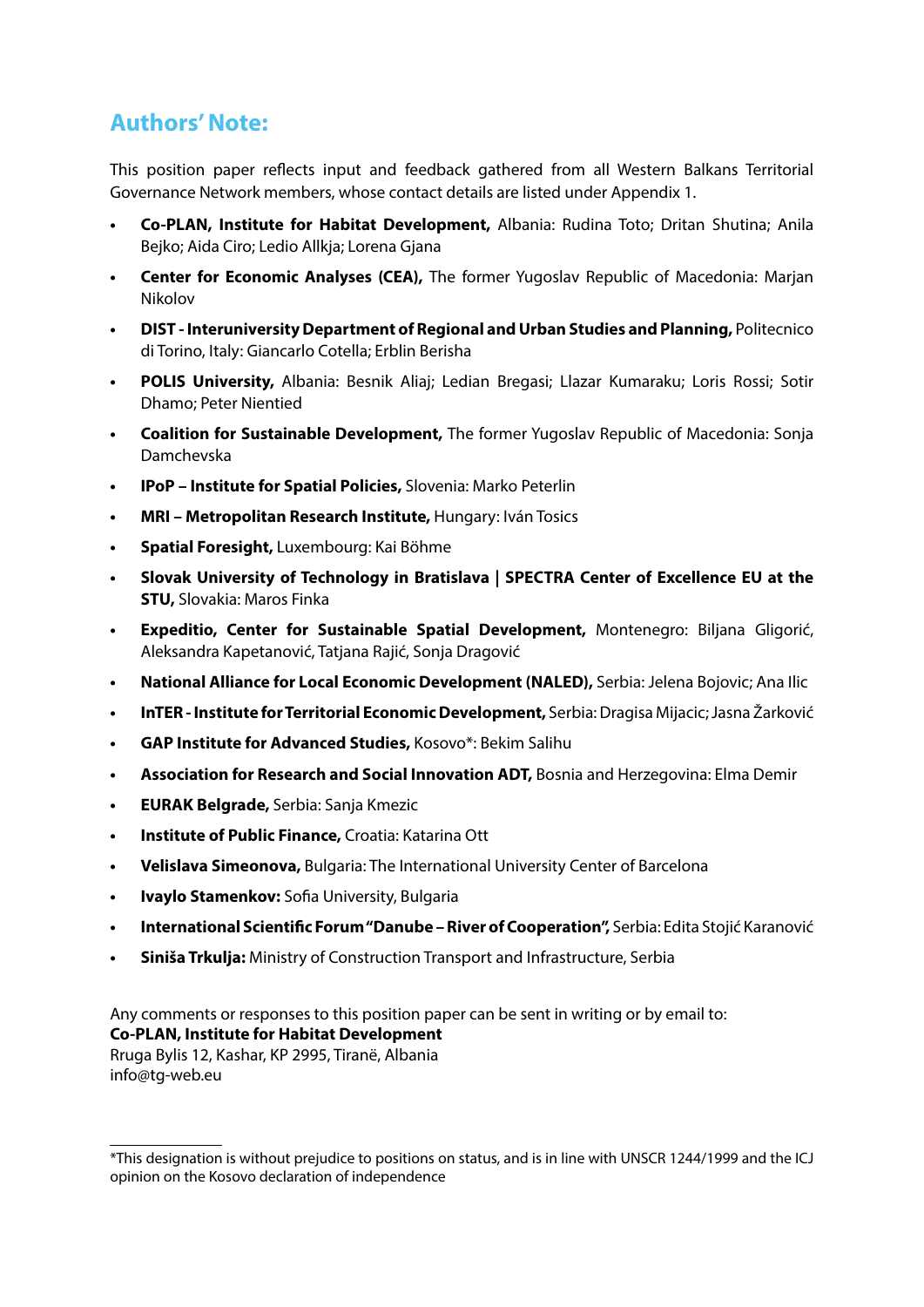# **Table of Contents**

| IV. The Role of Territorial Governance in support of the EU Enlargement |  |
|-------------------------------------------------------------------------|--|
| V. Recommendations: Territorial Governance in Western Balkans within    |  |
|                                                                         |  |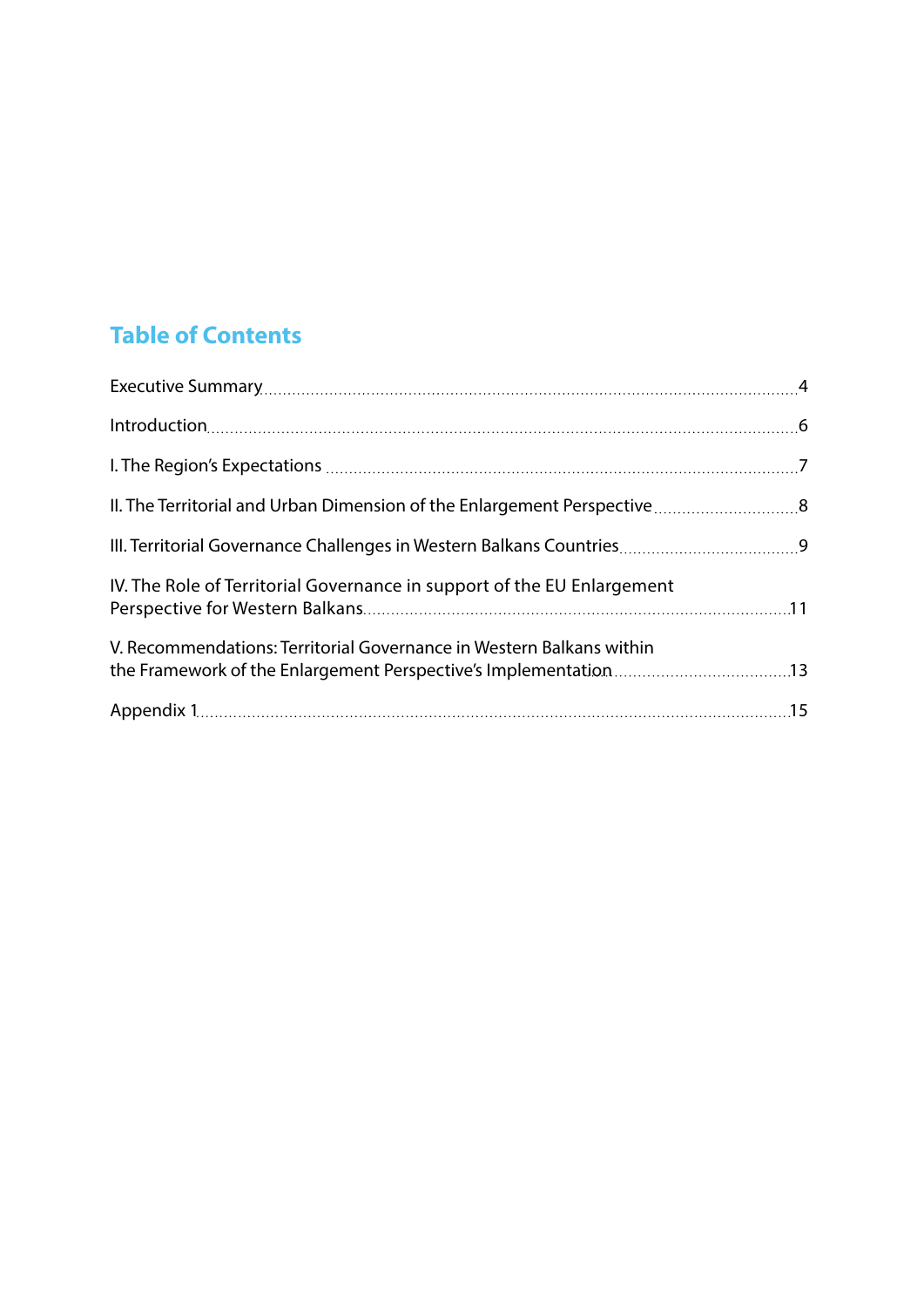# <span id="page-3-0"></span>**Executive Summary**

All Western Balkan countries share a common aspiration for a future with the European Union (EU). As a region, our territorial governance systems and practices face common imperfections that render the translation of EU policies into practice challenging. These challenges are mounting in a context in which the EU has not included the Western Balkans in its efforts to enhance *Territorial Governance*, hence leading to current and future unpreparedness for dealing with territorial development in both an EU and domestic fashion.

As the EU has recently reconfirmed its perspective on enlargement, as a network, we find this to be a timely moment to explicitly introduce *Territorial Governance* into the enlargement agenda. We, the *Western Balkans Network on Territorial Governance*, suggest that the credible enlargement *perspective* could do more under the frame of territorial governance to address and offer a credible solution to **underlying structural issues.** These underlying issues affect the successful fulfilment of the enlargement *perspective*'s priority objectives; constitute core barriers to the sustainable development of the Western Balkans; and are critical to the achievement of intra-regional integration. By being addressed, we believe that the enlargement *perspective* would have a greater potential for delivering the much-anticipated results:

- *• Climate Change & Environment:* The social-economic integration of Western Balkans in the EU can only be achieved in conjunction with an **intelligent, common use of the natural resources**. **Ecosystem and adaptation-based governance** should be core considerations in the integration process, as publicly discussed during interactions between the EU and Western Balkans states.
- *• Renewable Energy & Energy Networks*: The EU should integrate its energy systems with the Western Balkans and place practical emphasis on the circular economy. It should **actively support** the establishment of **renewable energy** systems, limit the use of fossil fuels, prevent the importation of outdated technologies from other countries, and halt the construction of hydropower plants at any stream level.
- *• Migration:* **The current migration and refugee crisis is a governance challenge to be dealt with in the integration process.** Decreasing local populations and labour forces combined with poor refugee crisis management increases the demographic and socioeconomic instability in the region.
- *• Labour Market & Employment*: The EU should concentrate its support on programmes that **prevent brain drain and keep the local workforce in the Balkans,** by focusing investments on start-ups, SMEs, connectivity infrastructure, enhancement and common pool management of natural resources, and especially **education and local R&D institutes and initiatives**.
- *• Transport:* The enhanced connectivity priority should give **special attention to both the rail and motorway systems** connecting the Western Balkans to European corridors for integrated **territorial continuity**.
- *• Regional Development and Cohesion*: The implementation of the enlargement *perspective* requires the establishment of **open information and communication systems** that allow for the inclusion of Western Balkans perspectives in EU policies. The implementation of the enlargement *perspective* must include development planning to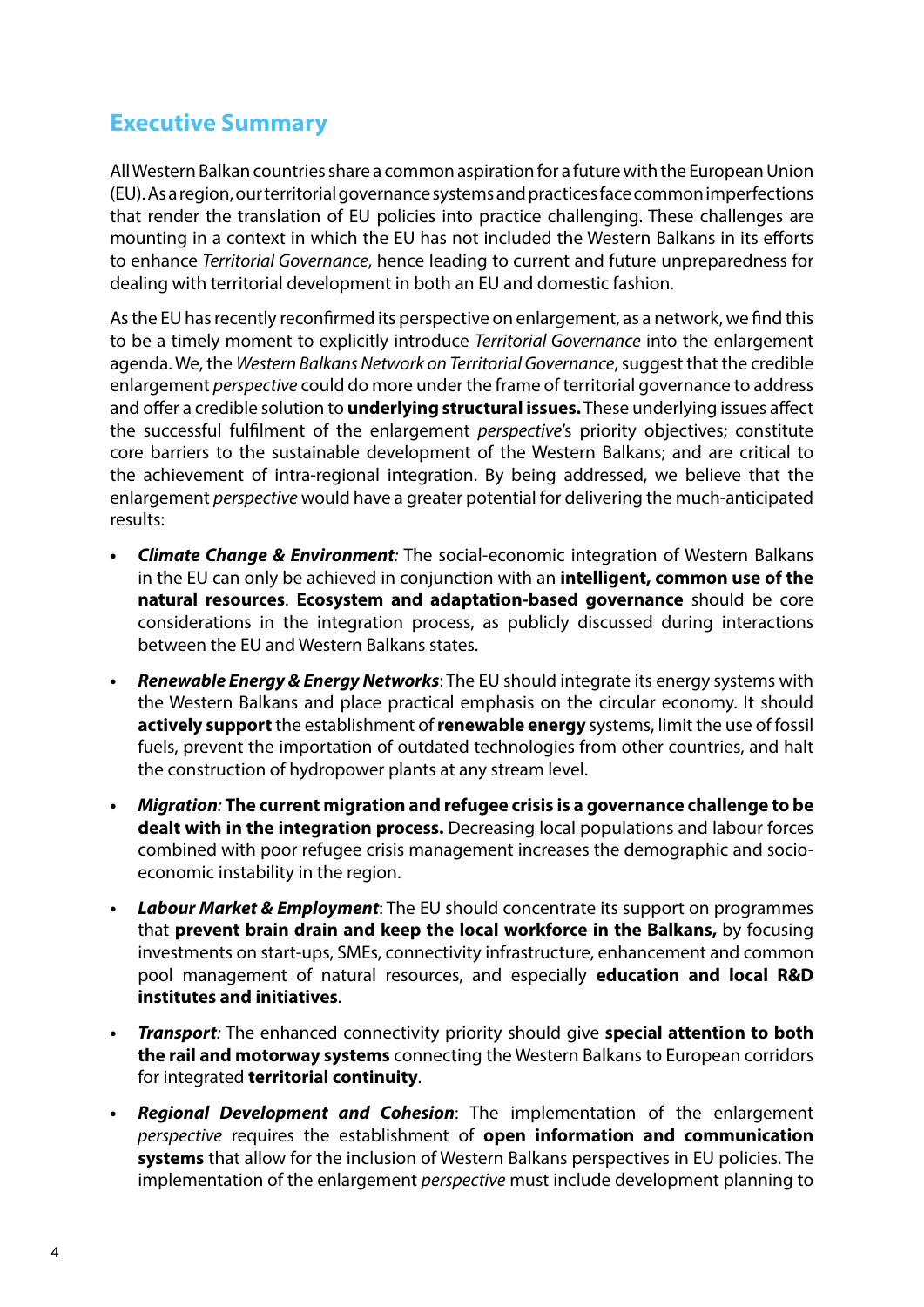achieve territorial sustainability while the EU offers increased support to local populations and civic society as a means for **holding governments accountable to implementing the reforms**.

- EU instruments for the implementation of the enlargement *perspective* should ensure an appropriate **balance of assistance and support instruments** between governance levels and stakeholders. This would require enhanced donor coordination and planning for **aligning all initiatives** to the fulfilment of EU accession criteria.
- Finally, **knowledge** that comes from the implementation of territorial instruments such as CLLD<sup>1</sup> and ITI<sup>2</sup> should be **transferred** to the region, in order to strengthen **understanding of the place-based approach and the partnership principle**, which are fundamental to territorial governance.

<sup>1</sup> Community-Led Local Development

<sup>2</sup> Integrated Territorial Investment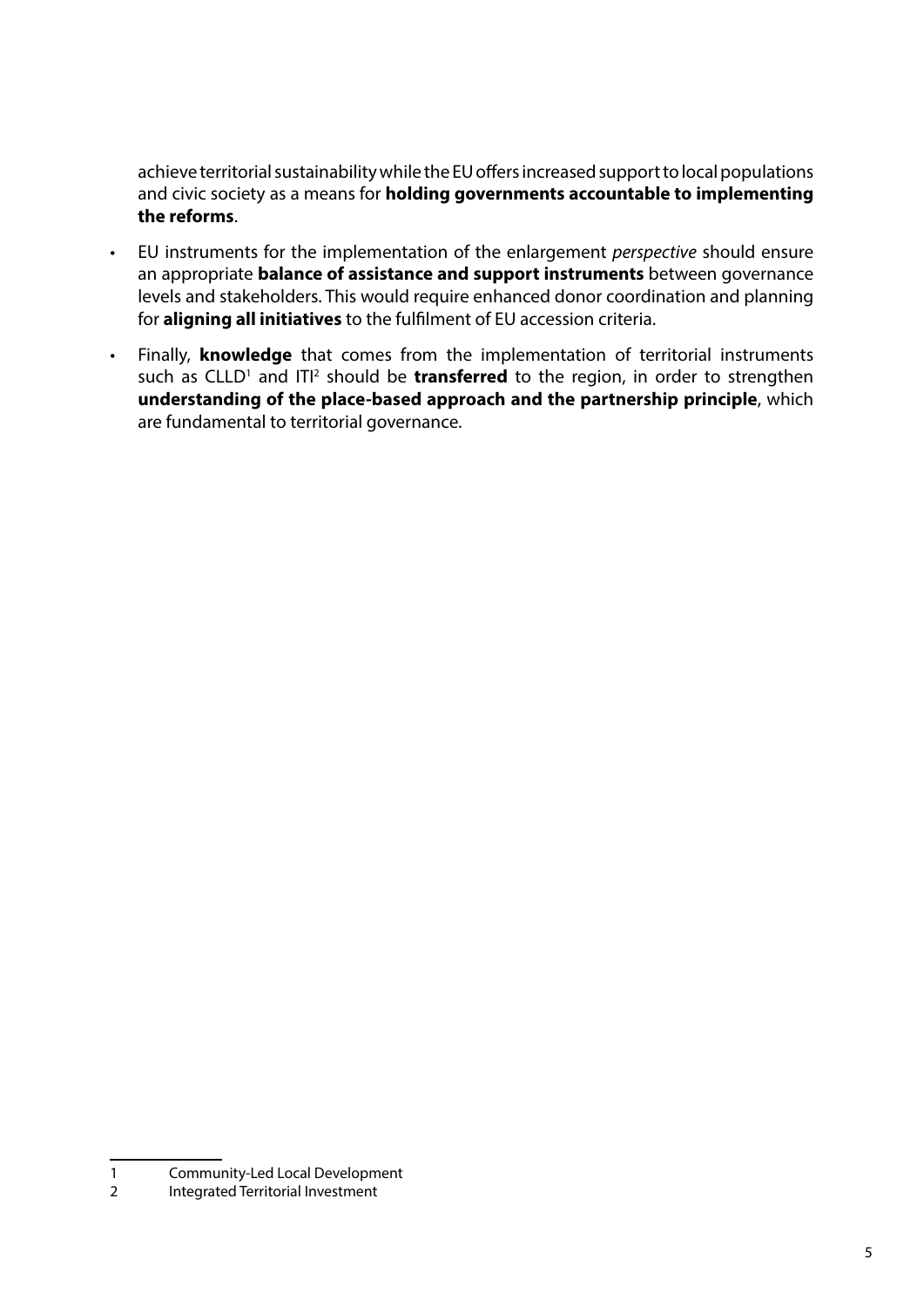# **Introduction**

All countries of the Western Balkan region – Albania, Bosnia and Herzegovina, the former Yugoslav Republic of Macedonia, Kosovo, Montenegro, and Serbia – share a common aspiration for a future within the EU, despite their diversity and idiosyncrasies. As a region of more than 20 million inhabitants, the countries share similarities with respect to their development and integration agendas, and face common imperfections in territorial governance and planning systems and practices. **These complexities have rendered the translation of EU policies to practice rather challenging.** 

Although the EU has dedicated significant efforts and funds to achieving better territorial governance and integration of policies, it has yet to include the Western Balkan countries. Therefore, when the Western Balkans eventually make their way to the EU, both EU and Western Balkan states will find themselves unprepared to deal with territorial development in both an EU and domestic fashion. Under these circumstances, **the challenges of the Western Balkans are twofold**, combining poor domestic territorial governance with limited opportunities to actively contribute to the EU policy discourse through insights from Western Balkan states. Failure to meet these challenges results in poor and unethical administration of resources, inadequate planning, non-inclusive policy-making, vast territorial disparities, and conflicting [sectorial] development priorities.

As the EU reconfirms its perspective on enlargement, as a network, we find this to be a timely moment for Territorial Governance to be introduced in the enlargement agenda of development and integration priorities for a number of reasons that are beneficial to both the EU and the region. Territorial Governance is a concept that is relatively new to Europe. It is complex and overarching, yet promising and highly relevant to the Europeanisation process of the region on three levels: (i) it emphasizes the territorial/place-based dimension of policy making; (ii) it enables stakeholder cooperation and inclusion; and (iii) it is both action and strategy oriented.

We, *the Western Balkans Network on Territorial Governance*, a group of civil society organisations operating in Albania, Bosnia and Herzegovina, Former Yugoslav Republic of Macedonia, Kosovo, Montenegro, and Serbia, and with the full support of network member organisations from EU-member states, including Bulgaria, Croatia, Hungary, Italy, Luxembourg, Netherlands, Slovakia, and Slovenia, set forth this position paper on Territorial Governance in the Western Balkans vis-à-vis the 'Credible enlargement perspective for and enhanced EU engagement with the Western Balkans'<sup>3</sup>

The position paper adopts a macro-regional perspective in identifying and proposing a number of recommendations as to how Territorial Governance can play a role in the Western Balkans' European Union integration process, by addressing development and governance challenges in the region.

<sup>3</sup> Hereafter referred to as the 'enlargement *perspective*', or simply '*perspective'*.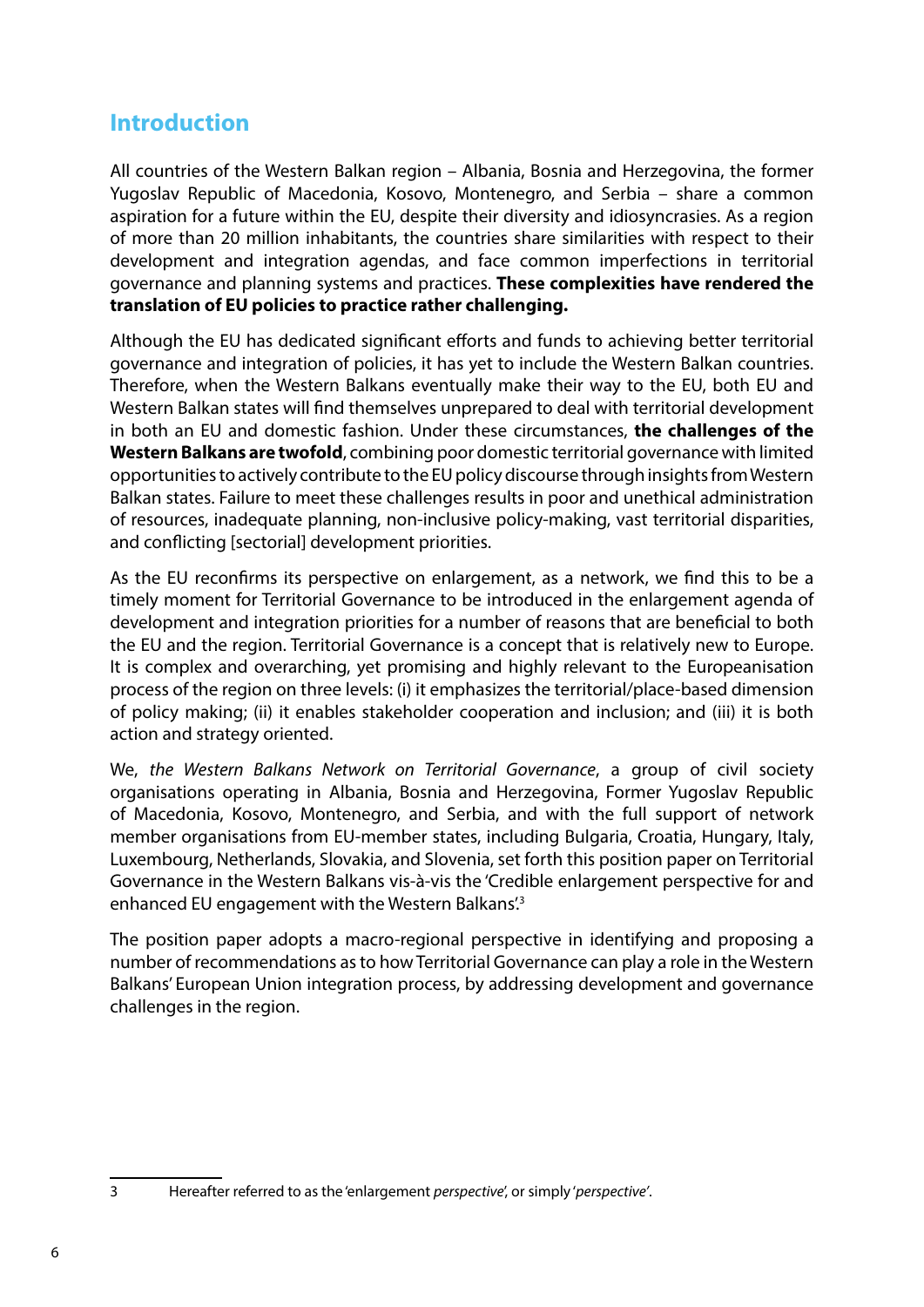# **I. The Region's Expectations**

*Is the EU enlargement perspective for the Western Balkans what was expected from a country/regional perspective?* 

At its meeting in Thessaloniki in 2003, the European Council offered an EU perspective to the Western Balkan countries. Fifteen years and numerous (attempted) reforms later, this *perspective* is being offered anew through the "Credible enlargement perspective for and enhanced EU engagement with the Western Balkans," published in February 2018.

From the EU's perspective, the Western Balkan states' membership constitutes *a*  geostrategic investment for what it defines as its "own political, security, and economic interest" for a "stable, strong and united Europe based on common values." This makes for a very welcome confirmation of enlargement intentions across the region. The enlargement *perspective* acknowledges the European perspective towards the Western Balkans geographically, culturally, and historically, and emphasises its future as an integral part of the EU.

As a network, we also applaud the enlargement *perspective* for resetting the tone and urgency of the need to fulfil the Article 49 criteria of the EU Treaty, including the Copenhagen criteria, delivery of at least three key reforms, and the resolution of any bilateral disputes.

The credible enlargement *perspective* for the region puts the rule of law, addressing of structural weaknesses related to a functioning economy, and resolution of bilateral disputes squarely into focus. Yet, we as a network feel that the enlargement *perspective* could have offered a much anticipated "credible solution" to the underlying structural problems that affect the successful fulfilment of the enlargement *perspective* in each of the Western Balkan countries and done more to address these structural issues. In fact, for the objectives to be credible and realistic, and for profound social transformation to take place, major changes would have to occur. These include the modest willingness of governments to implement reforms that lead to diminishing the influence of the structures in power; the prosecution of many political figures who are involved in corruption schemes and organized crime groups; as well as other changes.

The enlargement *perspective* sets forth a number of priorities, which are highly relevant from the European Union's point of view. While there is domestic relevance for the Western Balkan countries, the regional perspective shows locally diverse realities and hence, some additional priorities. In such a diverse Europe, integration needs to be a mutual process between aspiring countries and the welcoming community. While newcomers must meet the requirements of the Union, the EU should recognise the local challenges of integration and be prepared to deal with them in the process. For instance, issues of balanced domestic regional development, property rights issues, unsustainable exploitation of natural resources, insufficient environmental protection that puts socio-ecological systems at all scales at risk, and a growing but increasingly polluting energy sector constitute some of the key challenges for the region.

Western Balkans countries are at different stages of the EU accession process, advancing on their European path based on their own individual merits. While this is normal, it should not provoke large differences in the accession timeline across countries, as this would hamper the ambition to integrate into the EU as a region. At the same time, it is necessary for the Western Balkan countries to recognize that integration is not equal to accession. In this sense, intra-regional integration should become a priority for the Western Balkans next to current processes of EU integration and accession.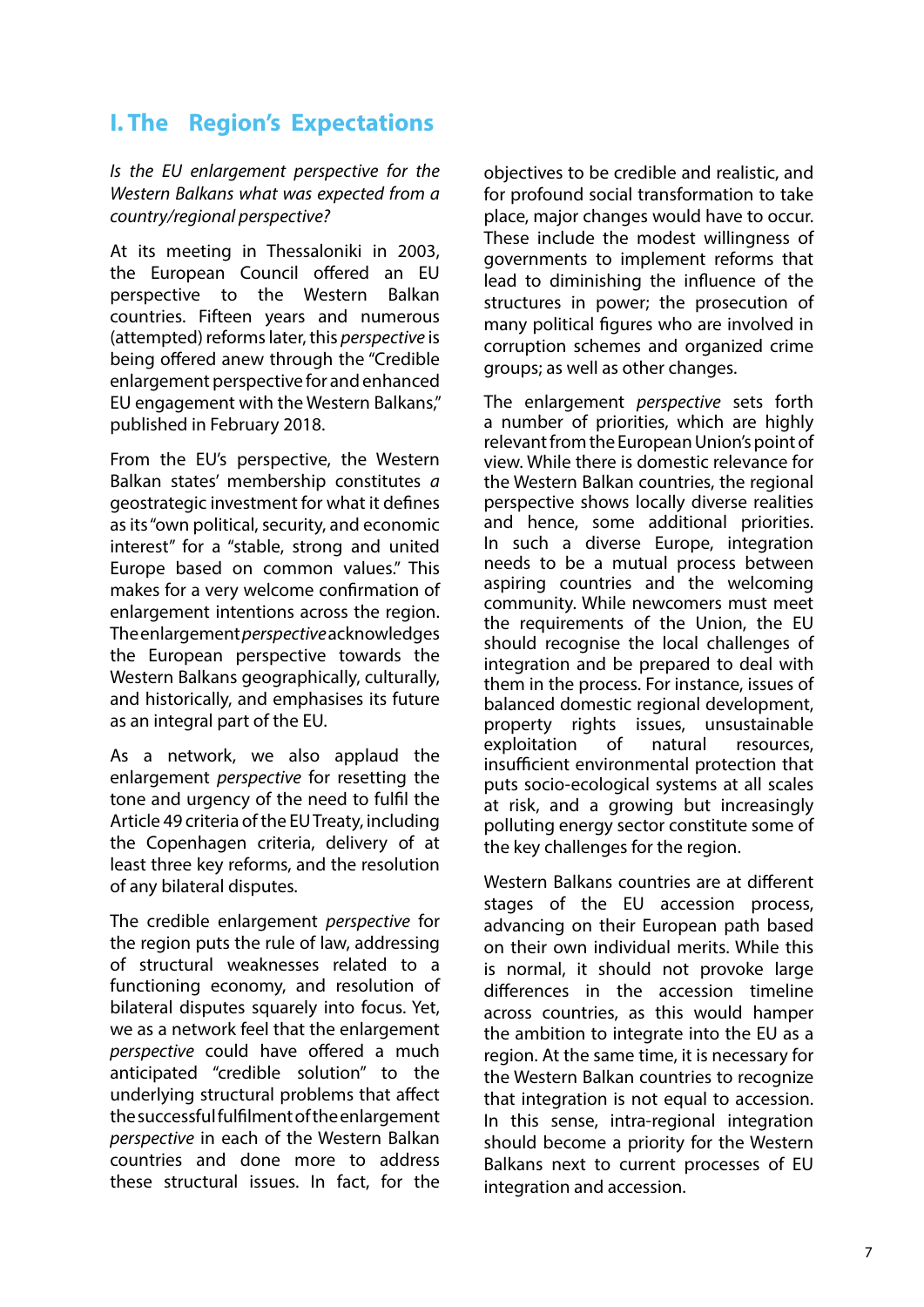# **II. The Territorial and Urban Dimension of the Enlargement Perspective**

*Does the enlargement perspective address Territorial Governance challenges and realities, and if not, why should it do so?*

Though the credible enlargement perspective for the Western Balkans does not contain territorial and urban governance as an explicit dimension, it does focus on public administration reforms, including good governance and fostering of regional cooperation and connectivity. Public administration reforms are envisioned as set of programmes that aim to improve the quality and accountability of the government and public services, while the increased regional cooperation between Western Balkan countries and with EU countries should enhance capacity development and the integration of markets. The enlargement perspective also provides for common commitments in the area of transport infrastructure, energy, and e-communication.

The enlargement perspective emphasises that governments should ensure the active participation of stakeholders in reform and policy-making processes by establishing inclusive, structured dialogues with an empowered civil society, for example. This hearkens back to the bottom-up and placebased character of territorial governance.

The enlargement perspective briefly mentions the need for balance between central, regional, and local governments, but it does not elaborate on how this balance is to be achieved and supported. The Annex to the enlargement perspective (Action Plan in Support of the Transformation of the Western Balkans)<sup>4</sup> does not make an explicit reference to Territorial Governance while the actions of the first priority do not mention governance at all. Furthermore, the enlargement perspective does not address the spatial dimension (urban and rural) of the balance between governance levels nor does it describe how to democratise decision-making and stimulate sustainable economic growth. The Western Balkan countries, with economies that rely significantly on natural resources, cannot make progress towards solving any of the above issues if solutions are not included in the framework of **sustainable regional development, environmental protection, and responsible spatial planning and developmen**t. These are not peripheral issues that will be solved if the other politically sensitive reforms are implemented successfully; these constitute core issues. Dealing with these issues contributes to the achievement of a stronger and more solid union, before becoming a bigger union. After the crisis of 2008 and the high price that certain EU countries paid due to unwise and irresponsible territorial development, the potential effects of ignoring the latter are well-known.

<sup>4</sup> https://ec.europa.eu/commission/ sites/beta-political/files/annex-communicationcredible-enlargement-perspective-westernbalkans\_en.pdf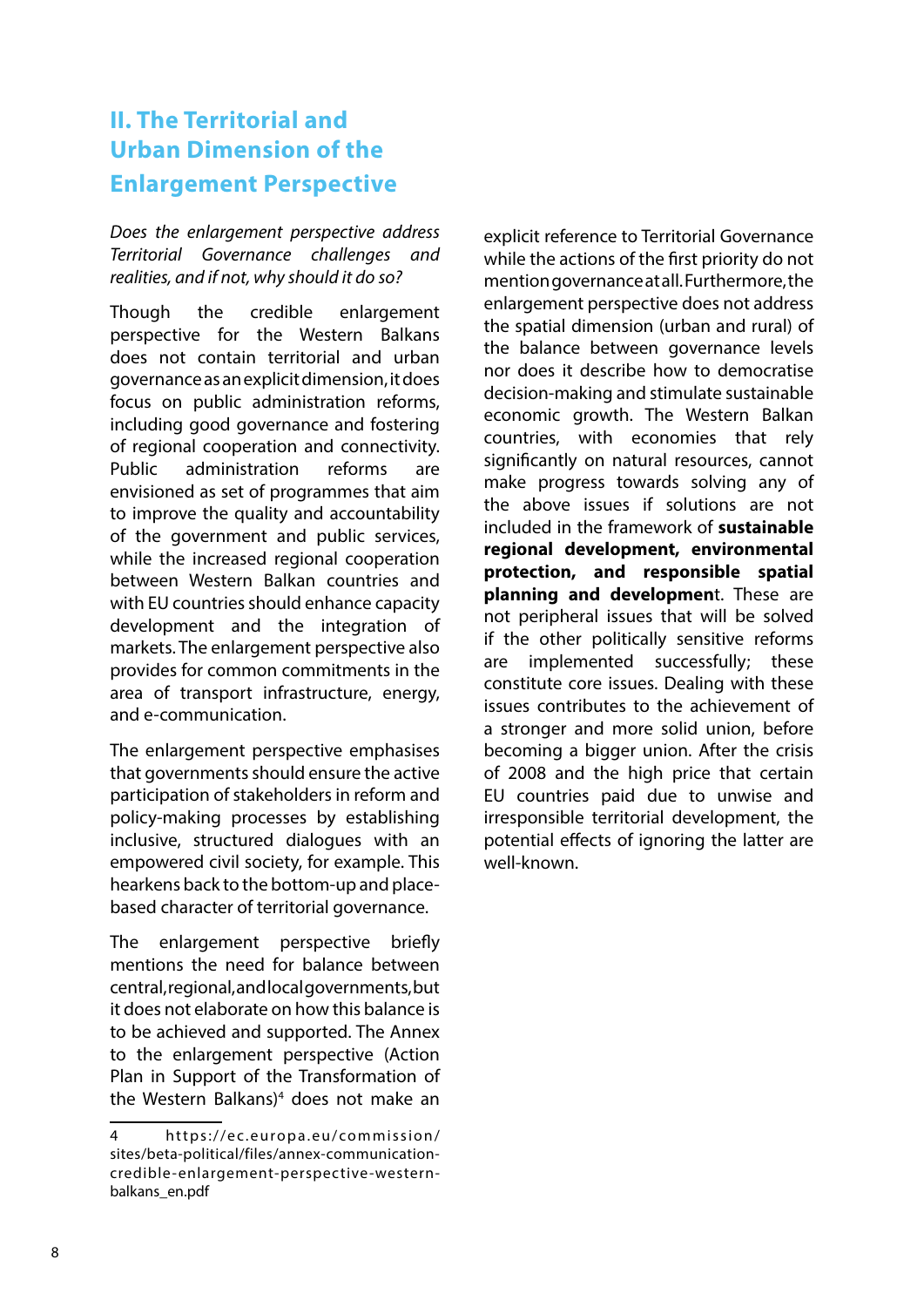# <span id="page-8-0"></span>**III. Territorial Governance Challenges in Western Balkans Countries**

*What are the current/expected Territorial Governance challenges that need to be addressed to ensure development and integration?*

The credible enlargement *perspective*  distinguishes between a multitude of issues, specifically highlighting problems with the rule of law; weak, uncompetitive economies; and bilateral disputes. However, there are other challenges related to Territorial Governance that need to be addressed to ensure the successful implementation of the enlargement *perspective* objectives. Each Western Balkan state has its own specific challenges, though many are common to all of them and, in some aspects, are shared with EU member states in central and southeastern Europe. These common challenges include:

- Insufficient technical and managerial capacities at the local and central government levels, including low absorption capacity for EU funds;
- Sprawl of developments over the territory at the expense of agricultural land and natural resources. Sprawl manifests locally, but is a consequence of a lack of regional governance frameworks and poor national and regional territorial planning that often leads to negative regional outcomes, especially regarding the use of water resources and deforestation;
- Sectorial orientation of policy implementation without a territorial dimension, poor horizontal cooperation between sectors and stakeholders, and very limited place-based governance. Governance challenges are concerned with issues of power and territoriality,

while territorial socio-economic disparities remain high;

- Lack of a development vision at a domestic level. Political agendas prevail over a vision for development and integration. The governments are either unprepared or are unwilling to approach the EU with evidencebased analysis, inclusive processes, and policy-orientations, which would not only fulfil the obligations of integration, but also ensure domestic interests and sustainable development; and
- A process of governance recentralisation, authoritarianism, and populism present in all countries. This has led to poor reforms of national governance, fiscal decentralization, public finances, territorial planning and development, energy production and supply, and forest governance, among other sectors, decreasing the social accountability of government actors and weakening local democracies.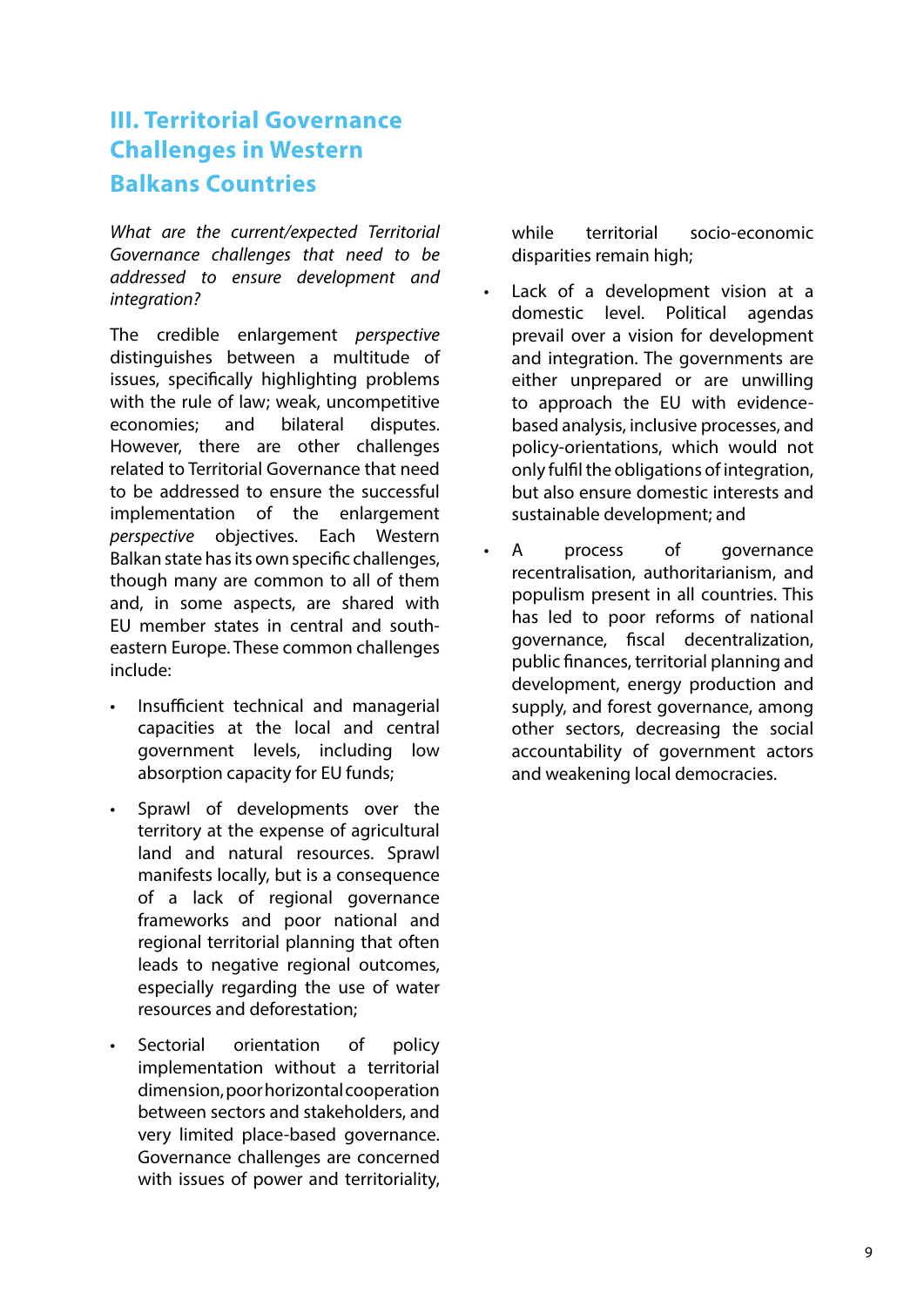<span id="page-9-0"></span>**Table 1. Key Territorial Governance and Integration Challenges for Western Balkans Countries reflecting the views of the TG-WeB Network Members**

| <b>Albania</b>                                                                 | Gaps between plans and practice: several territorial development plans but<br>$\bullet$<br>limited financial and human resources for implementation<br>Sectorial policy orientation: governance challenges with issues regarding<br>$\bullet$<br>power and territoriality; high regional disparities<br>Poor cooperation, no place-based governance: limited horizontal and vertical<br>$\bullet$<br>cooperation due to a lack of knowledge exchange and centralisation trends<br>Weak economic governance: informality, corruption, and unstable fiscal policy<br>$\bullet$<br>lead to an uncertain environment for investments |
|--------------------------------------------------------------------------------|----------------------------------------------------------------------------------------------------------------------------------------------------------------------------------------------------------------------------------------------------------------------------------------------------------------------------------------------------------------------------------------------------------------------------------------------------------------------------------------------------------------------------------------------------------------------------------------------------------------------------------|
| <b>Bosnia and</b><br><b>Herzegovina</b>                                        | Lack of vision: politicization of policy issues and insufficient capacities<br>$\bullet$<br>hamper local development implementation<br>Asymmetrical political and fiscal decentralisation: cantons and entities with<br>$\bullet$<br>more authority and/or funding than national and local level governments<br>Political and civic accountability: limited at all levels of government<br>$\bullet$                                                                                                                                                                                                                             |
| <b>The former</b><br><b>Yugoslav</b><br><b>Republic of</b><br><b>Macedonia</b> | Weak fiscal decentralisation: municipalities lack proper funding to perform<br>$\bullet$<br>transferred competencies<br>Lack of collaboration due to politicisation: inter-municipal, cross-regional, and<br>$\bullet$<br>cross-border cooperation are at an initial stage<br>Decentralisation: state failure to foster decentralisation, balance regional<br>development, and strengthen local financial, human, social and technical<br>capital                                                                                                                                                                                |
| <b>Kosovo</b>                                                                  | Limited financial power: various regulatory frameworks have been developed<br>$\bullet$<br>though there is a severe lack of financial transfers<br>Cross border / cross regional collaboration: a lack of recognition of the state in<br>$\bullet$<br>the region limits mobility<br>The ethnic line: high levels of uncertainty for northern municipalities lead to<br>$\bullet$<br>difficulties in territorial governance and planning<br>Territorial disparities: lack of socio-economic opportunities for various<br>$\bullet$<br>(vulnerable) groups                                                                         |
| <b>Montenegro</b>                                                              | Centralisation in planning: all decision making on local planning and<br>construction is done by the Ministry of Sustainable Development and<br>Tourism<br>Regional disparities: lack of regional development policy; stagnation in the<br>$\bullet$<br>north with economic and demographic consequences<br>Privatisation of space: spatial potential and public access to locations is<br>$\bullet$<br>endangered; emergence of gated communities                                                                                                                                                                               |
| <b>Serbia</b>                                                                  | Regional disparities: regional development policy is ineffective; the political-<br>$\bullet$<br>administrative system is asymmetrical<br>Lack of territorial/place-based approach effectiveness: weak evidence-based<br>$\bullet$<br>policy-making and impact assessment<br>Weak horizontal and vertical cooperation: unsustainable cooperation<br>٠<br>initiatives in policy design and implementation<br>Lack of accountability: results-based management within sub-national<br>$\bullet$<br>authorities is undermined                                                                                                       |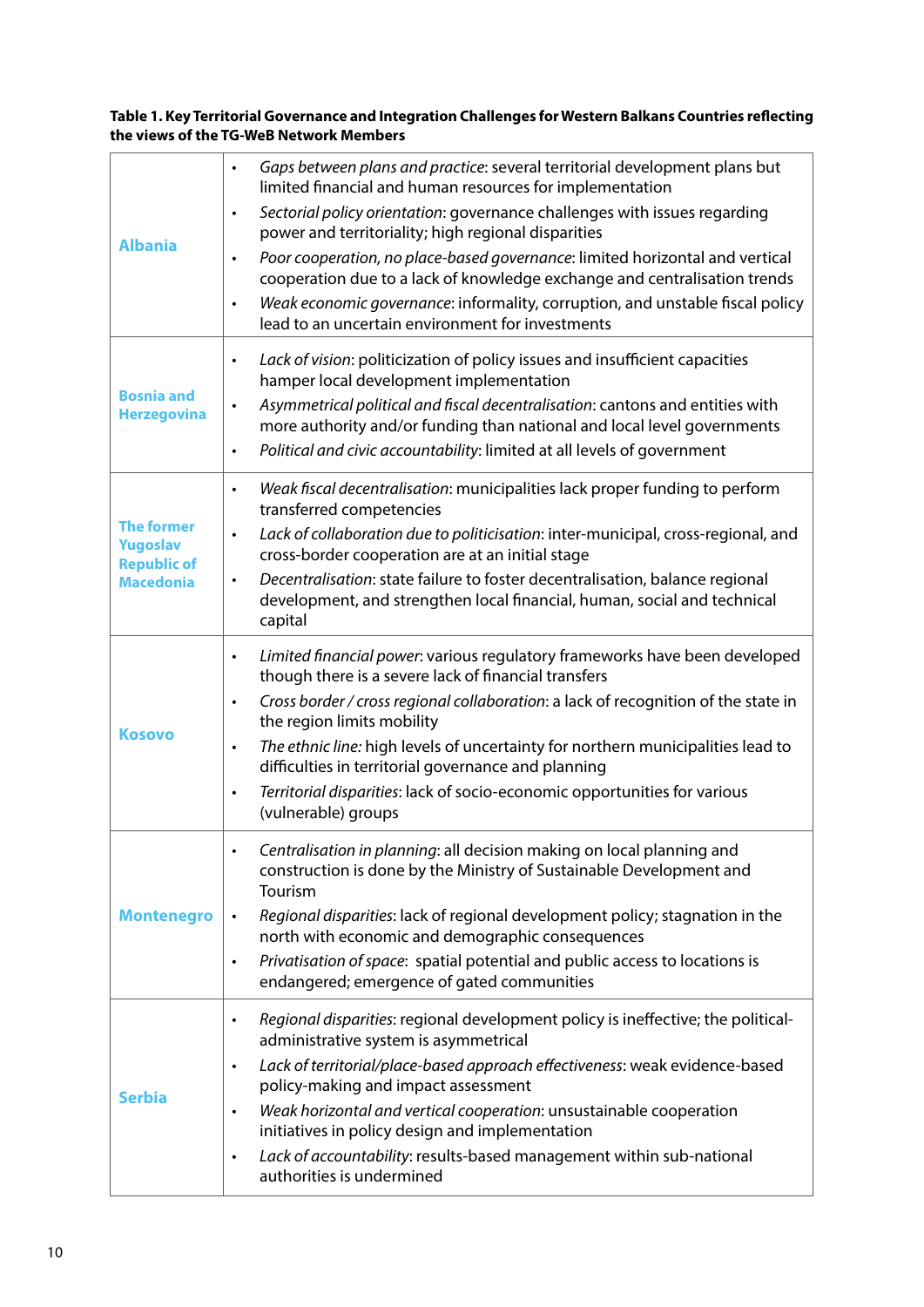# <span id="page-10-0"></span>**IV. The Role of Territorial Governance in Support of the EU Enlargement** *Perspective* **for Western Balkans**

# *Why and how can Territorial Governance help to move forward / implement the strategy?*

Joining the EU is more than a technical process conducted within government offices, it is a generational choice of the society. Therefore, as the Strategy defines, the process requires countries to bring together all stakeholders from across political spectrum, including civil society, community, business, and media. This is fundamental because accession is a meritbased process and requires that everyday life in the Western Balkans progressively becomes harmonised with everyday life within the European Union. To ensure this kind of convergence, harmony, stability, atmosphere, prosperity, and equality within each country, people should have equal and fair access to services, decisionmaking, use of resources, employment, education opportunities, and social and cultural activities. These are all **traits of development achievable through Territorial Governance**.

Territorial Governance is an objective, vision, dimension, or priority of several European strategic and flagship documents, such as Europe 2020, Territorial Agenda 2020, and Europe Territorial Vision 2050. However, these documents do not address the Western Balkan region. If the future of the EU also includes this region, then the **Territorial Governance of the Western Balkans should appear in European strategies**, as well as in any strategy that the EU envisages for the region, including the enlargement *perspective*.

The rule of law priority cannot be achieved by merely addressing the judicial system and legal reforms.

While this is necessary, fighting corruption should also occur at the level of: public works procurement and implementation (in a way that is process-oriented and territorially balanced to promote integration and equal development); domestic and regional decision-making on the use of natural resources; fair and transparent fiscal systems and expenditures reflecting revenue generation; and at the level of territorial development (taking into account social and territorial diversity). After all, this is what the enlargement *perspective* should imply when referring to **accountable governance**.

• Territorial Governance is **place-based and addresses territorial diversities**, be those natural, social, cultural, historical, or ethnic. The region is rich in its diversity, which is a unique asset to its development, but often also creates a basis for disputes. **Any reform should address these diversities and should not be implemented uniformly**. For example, in Bosnia and Herzegovina, local governments are viewed as the most efficient and trustworthy political institutions, especially compared to their counterparts at the cantonal, entity, and national level. Yet, cities and municipalities remain inadequately funded. Territorial Governance is based on **decentralised approaches**, which strengthen democracy, bring about efficiency, and enhance the principle of partnership. The governments of the Western Balkans, on the other hand, have recently shown a strong tendency towards governance centralisation (instead of developing decentralisation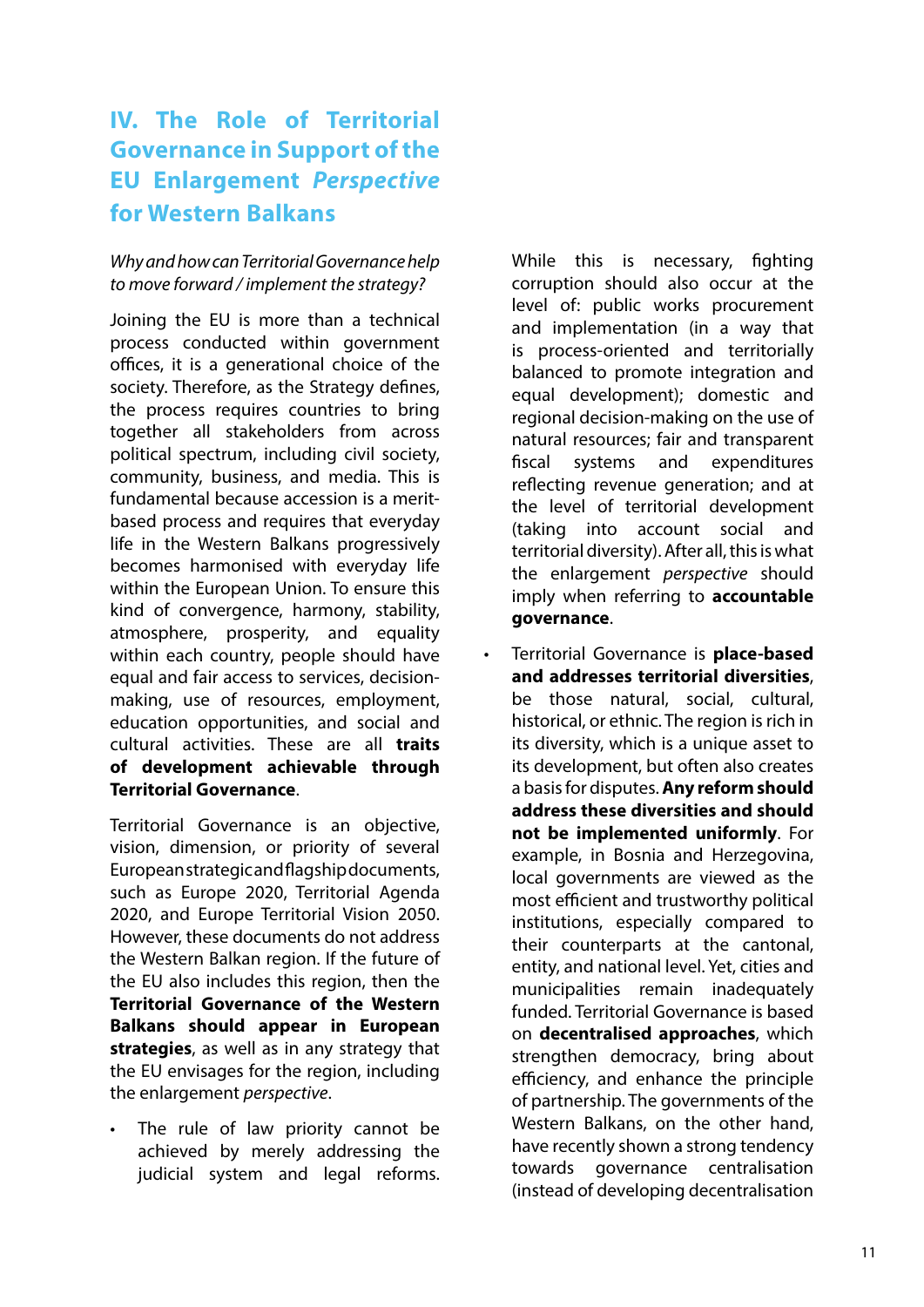<span id="page-11-0"></span>mechanisms). This is very likely to hamper the implementation of the Enlargement Strategy.

- Aside from the visa liberalisation and the judiciary, most of the EU reforms and programs remain invisible to the public. It is necessary that the cooperation and transparent **knowledge exchange between the EU and the Western Balkan countries** focuses on those *acquis* chapters that are of a thematic, developmental nature. The integration approach must exhibit a **bottomup** character, rather than simply addressing the formal, legal aspects.
- The regional market and competitiveness priority requires that infrastructures integrate the Western Balkans region into the EU single market in a cascade fashion from the most remote areas and inner peripheries, to the core urban centres and regional hubs. It also demands soft and hard investments that promote regional development. Local, regional, and national governments should invest in and be supported to develop capacities for envisioning and implementing a **functional territorial, economic, and social continuity** between the EU and the Western Balkans.
- Solving bilateral disputes means ensuring **internal stability** prior to entering a new community. Bilateral disputes have historical and cultural antecedents and reflect **territorial diversity** within the region, which should be recognized and accounted for in development strategies, regardless of political challenges and national borders. Investments need to be focused on cultural cooperation and education – especially innovative hubs of university education and social networks for all segments of the society (especially youth). **Cooperation is societal**; it cannot

occur in a top-down fashion, but has to happen at various (territorial) scales and (institutional) levels. Cooperation and overall inclusivity are key features of Territorial Governance and lead to harmonious dialogues that facilitate good governance and the solution of bilateral disputes.

The implementation of the enlargement *perspective* includes a wide range of activities and projects at the sub-national level, parallel to state level planning (i.e. economic reform programmes, employment and social reforms, etc.) and regulatory reforms to align with EU standards and law. **Territorial Governance is about the implementation of these sub-national activities**. In their absence, the enlargement *perspective* could end up having a the same type of impact that is often reported in Annual Progress Reports – good progress in legal approximation (national level responsibility), but poor or limited implementation and progress of reforms at the societal level.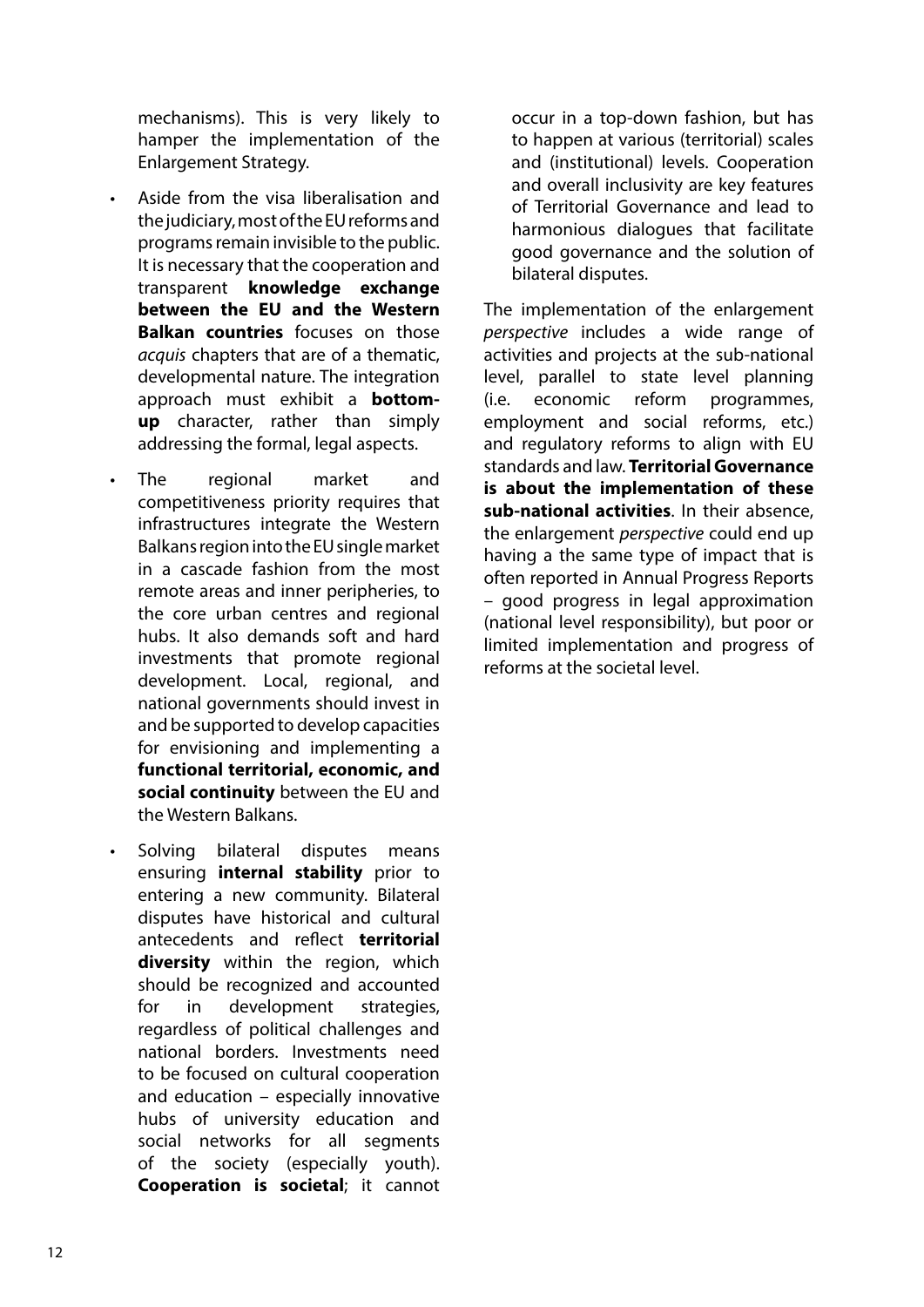# **V. RECOMMENDATIONS** Territorial Governance in Western Balkans within the Framework of the Enlargement Perspective's Implementation

*What are/could be the Territorial Governance priorities or changes to Territorial Governance that need to be addressed in the instruments of the strategy implementation*?

In line with the argument presented above, the improvement of territorial governance constitutes an important aspect within a wide range of different policy fields. The most urgent topic areas in which territorial governance needs to be improved to ensure progress towards more efficient policy making and European integration are listed below.

• REGIONAL DEVELOPMENT AND COHESION: The success of the implementation of the enlargement *perspective* is in the hands of the accession aspiring countries themselves. This requires the establishment of **open information systems** and channels of communication that feed regional and EU policies with Western Balkans perspectives. The Western Balkans should become part of EU programs that support evidence-based policy making, such as ESPON. Western Balkan countries also require support in achieving **territorial cohesion and regional development**. While these may not be politically sensitive subjects, they are in fact subjects that drive development and horizontal cooperation among sectors and stakeholders to achieve territorial sustainability. Planning for development should become a dimension addressed by the enlargement *perspective*, as it is a crucial step to preparing for the EU Cohesion Policy. Lastly, attention should be paid to **coercing** 

**governments to implement the reforms**. The EU reforms depend on the accession state governments, but it remains unclear how exactly these will generate incentives for political leaders to change their approach. EU support should also address local populations directly, rather than merely focusing on government institutions.

- CLIMATE CHANGE & ENVIRONMENT: As a network, we believe that regional integration will be achieved through **economic and social integration** combined with an **intelligent common use of the natural richness** that characterises the Western Balkans and stands at the core of its socioecological system. This region is increasingly facing the effects of climate change and serves as a protective barrier to the inland of southeast Europe. Its fate defines the future path for the hinterland. Desertification, deforestation, and changing water regimes risk shifting subtropical zones inland into the temperate areas. Ecosystem and adaptation-based governance should be core issues in the integration process and should be publicly discussed during EU and Western Balkans interactions.
- RENEWABLE ENERGY & ENERGY NETWORKS: The Western Balkans territory has **diverse natural features,**  which constitute **a common resource to people living in the region** and are highly important to the future of Europe. **Energy resources** are one of these features. The Balkans should live on clean energy systems that do not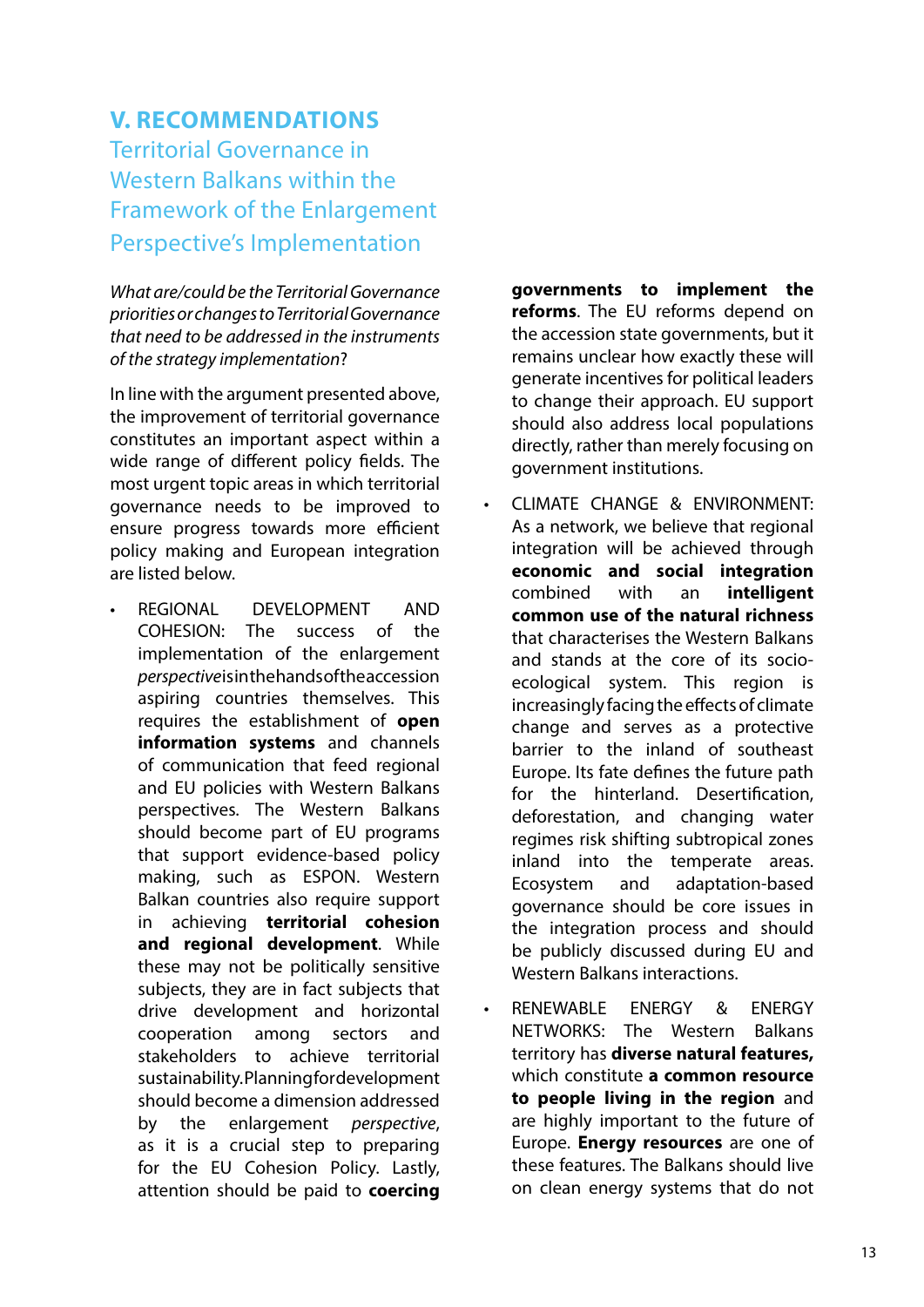<span id="page-13-0"></span>unsustainably exploit natural resources such as water, biomass, and productive agriculture land. Within the framework of territorial governance, the EU should integrate its energy systems with the Western Balkans, by supporting Western Balkan countries to establish and enlarge a system based on **renewable energy**. This may require **conditionalities on current forms of domestic energy production**, such as limiting the use of fossil fuels, preventing the importation of outdated technologies from other countries, and halting the construction of hydropower plants at any stream level. Climate change prevention, mitigation, as well as the circular economy should also receive further practical attention.

- MIGRATION: **Migration and the ongoing refugee crisis is a governance challenge for all** and should be dealt with accordingly. It has an effect on national territories (i.e. border management, channels/ routes/corridors of communication, roads and transport infrastructure, and natural resources); on cities, towns, and neighbourhoods (where migrant integration often fails); and on the fragile socio-economic context of the Western Balkans countries. Outbound migration for better employment opportunities decreases population size and affects the labour force in the Western Balkans while contributing to future uncertainties regarding an ageing population. Adding the refugee management topic to this unstable context of internal demographics increases the challenges faced by the Western Balkans in terms of sustainable social-economic development.
- LABOUR MARKET & EMPLOYMENT: It is important to focus investments and EU financial support on start-ups, SMEs, connectivity infrastructure, education

(vocational, university, and support for local R&D institutes and initiatives), enhancement of natural resources, and the promotion of common pool management of the resources. It is equally important to channel funds towards initiatives that **prevent brain drain and keep the local workforce in the Balkans**. Exchange programmes are of high value from a social integration perspective, but there is also a risk that young people will apply for jobs in EU countries, rather than return to their countries of origin. Hence, support should also be concentrated towards jobs, research, development and quality education within the region.

• TRANSPORT: **The enhanced connectivity priority should give special emphasis to both rail and motorway systems** connecting the Western Balkans. The short-term priority of the Western Balkans is its connection to European corridors for integrated territorial continuity. This consists of a number of regional corridors: i) Split – Dubrovnik – Budva – Shkodër; ii) Split – Sarajevo – Belgrade – Bucharest; iii) Tirana – Skopje – Sofia; Belgrade – Prishtina – Tirana – Athens; iv) Belgrade – Skopje – Thessaloniki.

Finally, EU support instruments for the implementation of the enlargement *perspective* should ensure an appropriate **balance of assistance between governance levels and non-government stakeholders**, via credible and efficient consultative mechanisms, promotion of learning and knowledge exchange activities, and support to social movements that call for substantive local democracies. The implementation of the enlargement *perspective* should be coupled with other instruments. Thus, funding conditions from primarily the IMF, World Bank, and the EBDR need to be aligned with the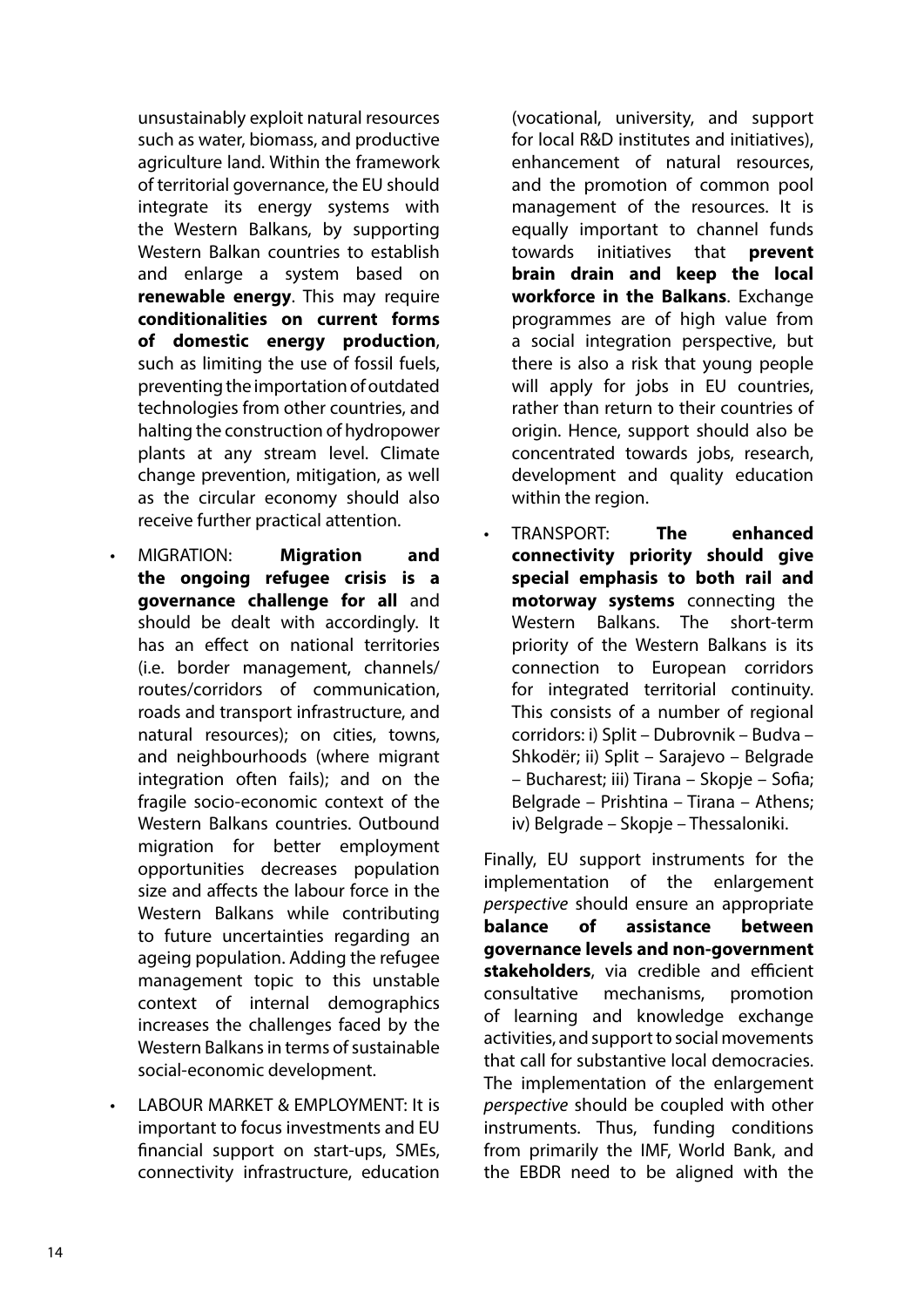fulfilment of the EU accession criteria. This will require more efficient donor coordination and planning. Furthermore, there is a need for knowledge transfer as part of the implementation of territorial instruments such as CLLD<sup>5</sup> and ITI<sup>6</sup>, based on the territorial governance and cohesion policy. This will strengthen understanding of **the place-based approach and the partnership principle**, which are **fundamental to territorial governance**. Without the latter, we cannot expect the enlargement *perspective* to deliver results different from earlier reform processes.

<sup>5</sup> Community-Led Local Development<br>6 Integrated Territorial Investment

Integrated Territorial Investment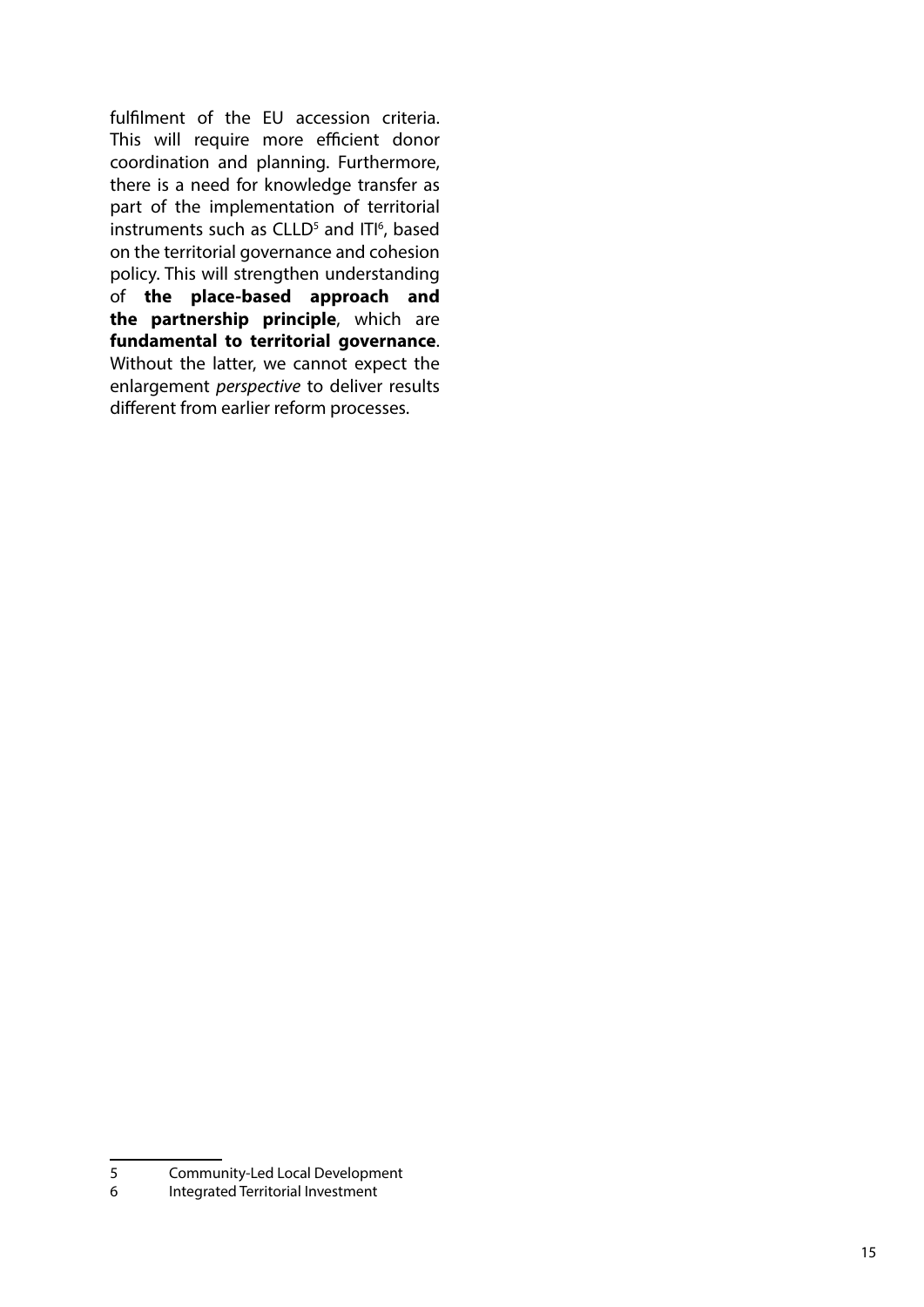# <span id="page-15-0"></span>**Appendix 1**

The list of TG-WeB member organisations and respective contacts:

#### **Name**

**Organisation**

#### **Rudina TOTO**

Co-PLAN, Institute for Habitat Development +355 4 2407423; +355 4 2407424; www.co-plan.org

**Country Email** Albania rudina\_toto@co-plan.org

#### **Dritan SHUTINA**

Co-PLAN, Institute for Habitat Development +355 4 2407423; +355 4 2407424; www.co-plan.org

Albania dritan\_shutina@co-plan.org

# **Aida CIRO**

Co-PLAN, Institute for Habitat Development +355 4 2407423; +355 4 2407424; www.co-plan.org

Albania aida\_ciro@co-plan.org

### **Lorena GJANA**

Co-PLAN, Institute for Habitat Development +355 4 2407423; +355 4 2407424; www.co-plan.org

Albania lorena\_gjana@co-plan.org

#### **Anila BEJKO**

Co-PLAN, Institute for Habitat Development +355 4 2407423; +355 4 2407424; www.co-plan.org

Albania anila\_gjika@co-plan.org

### **Ledio ALLKJA**

Co-PLAN, Institute for Habitat Development +355 4 2407423; +355 4 2407424; www.co-plan.org

Albania ledio\_allkja@co-plan.org

# **Besnik ALIAJ**

POLIS University +355 4 240 7420/ +355 4 240 7421; www.universitetipolis.edu.al

Albania besnik\_aliaj@universitetipolis.edu.al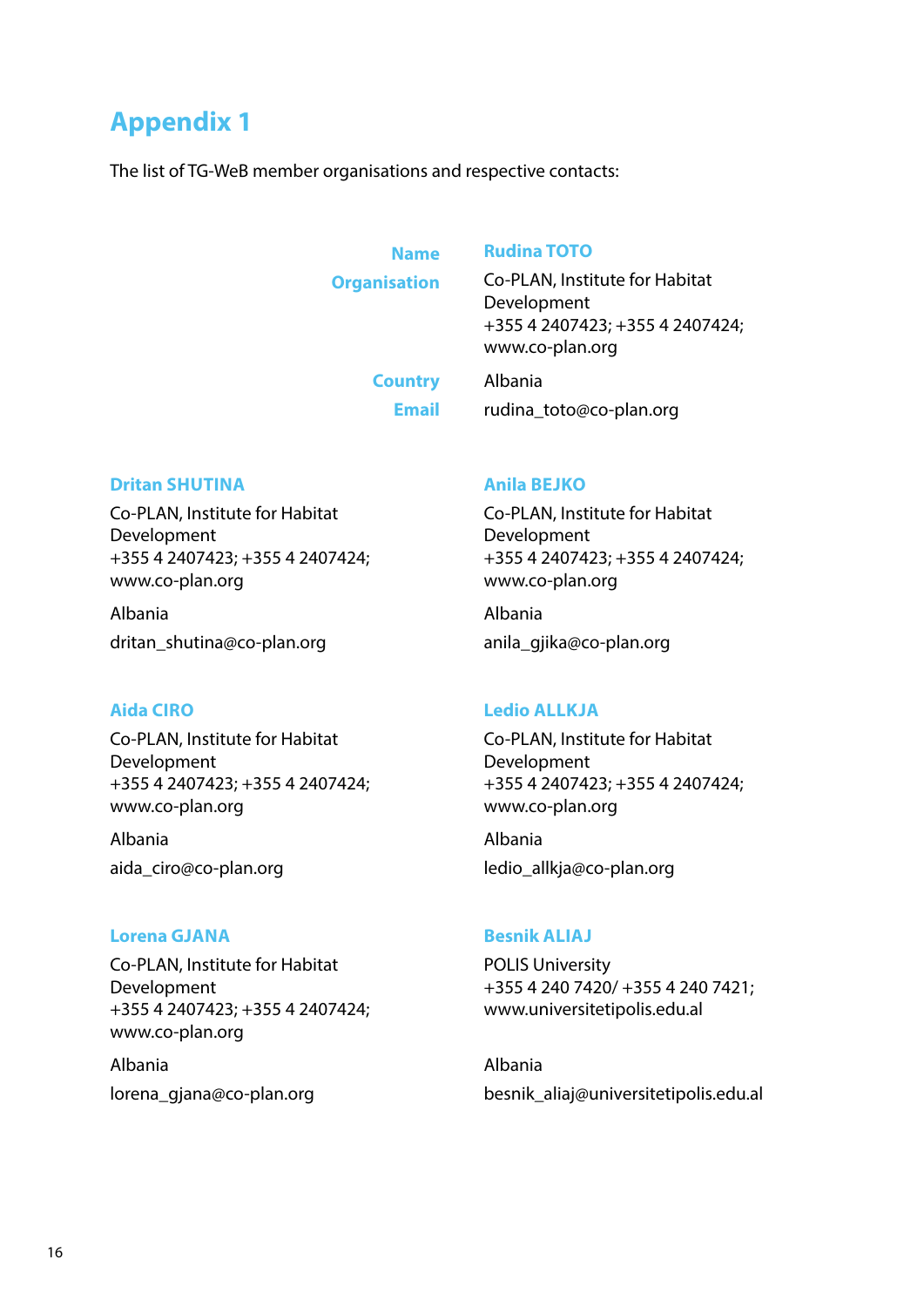#### **Ledian BREGASI**

POLIS University +355 4 240 7420/ +355 4 240 7421; www.universitetipolis.edu.al

Albania ledian\_bregasi@universitetipolis.edu.al

#### **Loris ROSSI**

POLIS University +355 4 240 7420/ +355 4 240 7421; www.universitetipolis.edu.al

Albania loris rossi@universitetipolis.edu.al

#### **Peter NIENTIED**

IHS - Erasmus and POLIS University +31 614458559; www.peternientied.com

The Netherlands nientied1@chello.nl

#### **Iván TOSICS**

MRI – Metropolitan Research Institute +36 12179041 / 115; www.mri.hu

Hungary tosics@mri.hu

#### **Llazar KUMARAKU**

POLIS University +355 4 240 7420/ +355 4 240 7421; www.universitetipolis.edu.al

Albania llazar\_kumaraku@universitetipolis.edu.al

#### **Sotir DHAMO**

POLIS University +355 4 240 7420/ +355 4 240 7421; www.universitetipolis.edu.al

Albania sotir\_dhamo@universitetipolis.edu.al

#### **Marko PETERLIN**

IPoP – Institute for Spatial Policies +386 59063682; www.ipop.si/en/

Slovenia marko.peterlin@ipop.si

### **Kai BÖHME**

Spatial Foresight +352 691873249; www.spatialforesight.eu

Luxembourg kai.boehme@spatialforesight.eu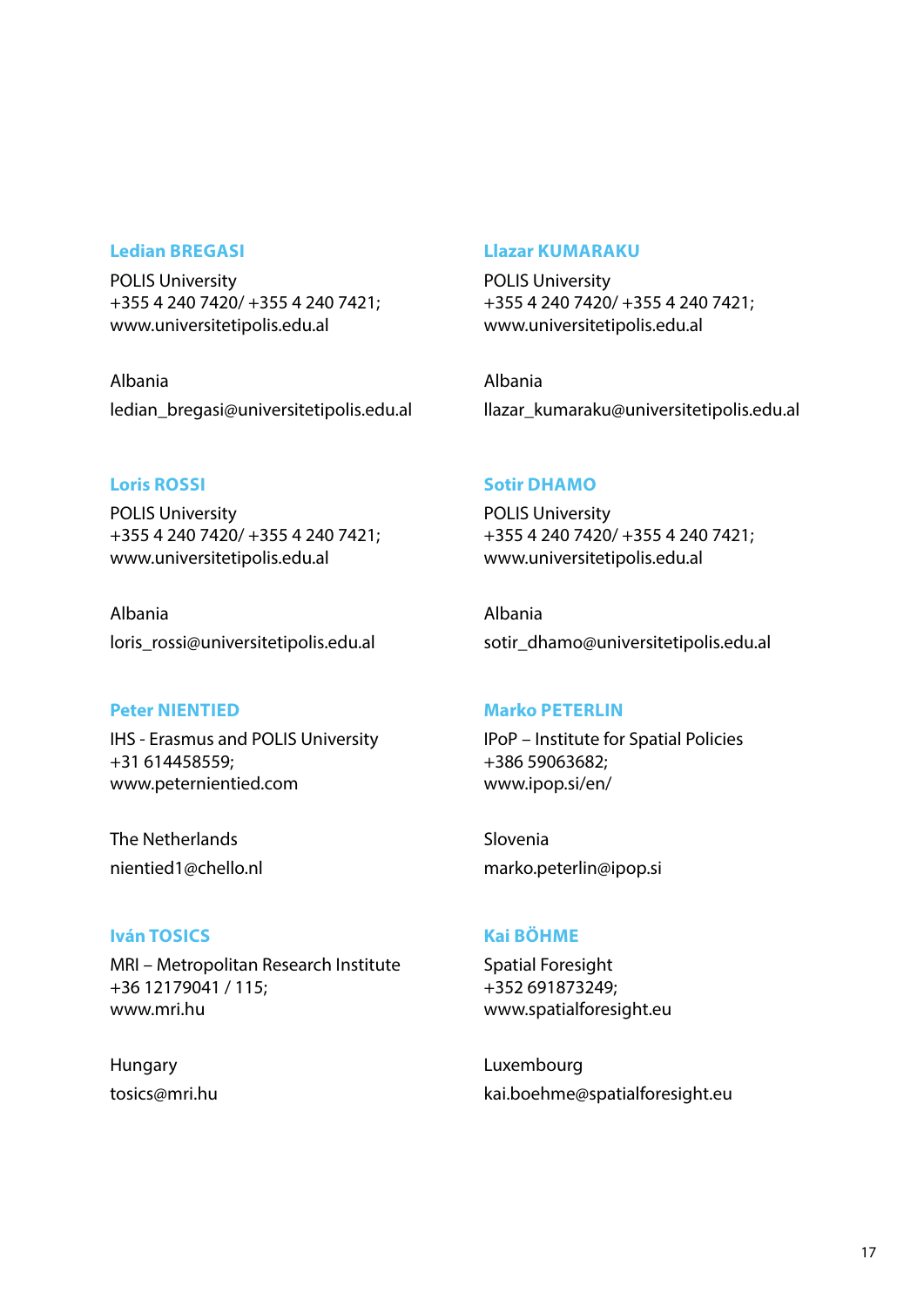#### **Maros FINKA**

Slovak University of Technology in Bratislava | SPECTRA Center of Excellence EU at the STU +421 905612465; www.stuba.sk, www.spectra-perseus.org

Slovakia maros.finka@stuba.sk

#### **Elma DEMIR**

Association for Research and Social Innovation ADT +387 62469613;

Bosnia and Herzegovina elma.demir@gmail.com

### **Katarina OTT**

Institute of Public Finance +385 14819363, +385 14886444; www.ijf.hr

# Croatia kott@ijf.hr

### **Sonja DAMCHEVSKA**

Coalition for Sustainable Development +389 25205246; +389 70365828;

The former Yugoslav Republic of Macedonia kor.csd@gmail.com

### **Erblin BERISHA**

DIST, Politecnico di Torino +39 3294735827; www.dist.polito.it

Albania, Italy erblin.berisha@polito.it

#### **Marjan NIKOLOV**

Center for Economic Analyses (CEA) + 389 22444766; +389 71310974 ; www.cea.org.mk

The former Yugoslav Republic of Macedonia makmar2000@yahoo.com

### **Giancarlo COTELLA**

DIST - Interuniversity Department of Regional and Urban Studies and Planning +39 0110907442 / 7442 ; www.dist.polito.it

Politecnico di Torino, Italy giancarlo.cotella@polito.it

### **Bekim SALIHU**

GAP Institute for Advanced Studies +381 38609339; www.institutigap.org/home

Kosovo bekim@institutigap.org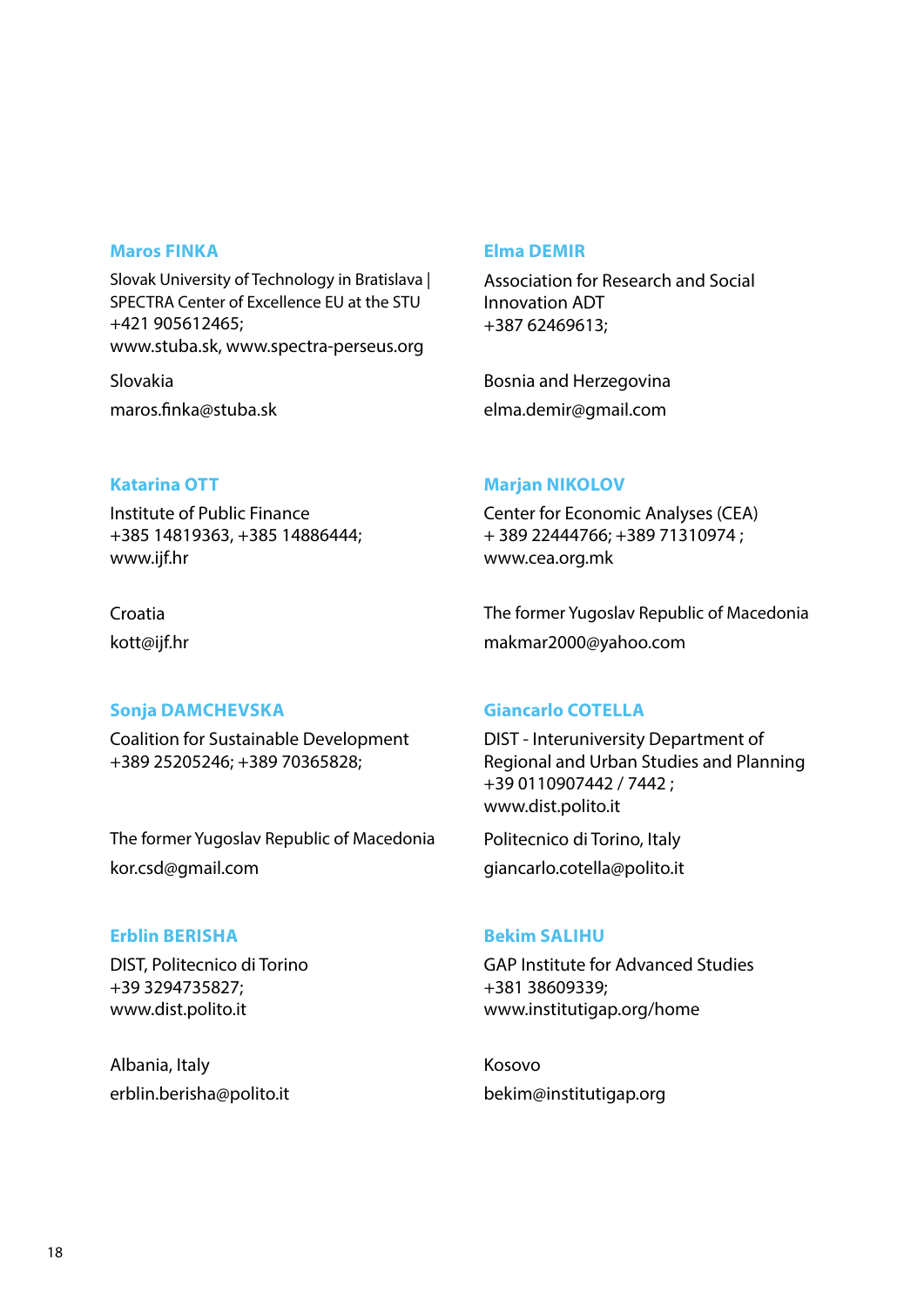### **Aleksandra KAPETANOVIC**

EXPEDITIO, Center for Sustainable Spatial Development +382 69454982; + 382 32302520/ 1; www.expeditio.org

Montenegro office@expeditio.org sandra@expeditio.org

### **Tatjana RAJIĆ**

EXPEDITIO, Center for Sustainable Spatial Development +382 69454982; + 382 32302520/ 1; www.expeditio.org

Montenegro office@expeditio.org tanja@expeditio.org

### **Jelena BOJOVIC**

National Alliance for Local Economic Development +381 631074637; www.naled.rs

Serbia j.bojovic@naled.rs

# **Dragisa MIJACIC**

InTER - Institute for Territorial Economic Development +381 113246766; www.regionalnirazvoj.org

Serbia dmijacic@regionalnirazvoj.org

# **Biljana GLIGORIĆ**

EXPEDITIO, Center for Sustainable Spatial Development +382 69454982; +382 32302520/1; www.expeditio.org

Montenegro office@expeditio.org biljana@expeditio.org

### **Sonja DRAGOVIC**

Expeditio Center for Sustainable Spatial Development +382 69454982; +382 32302520/1; www.expeditio.org

Montenegro

office@expeditio.org sonjadragovic@yahoo.com

# **Ana ILIC**

National Alliance for Local Economic Development +381 113373063; +381 641102992; www.naled.rs

Serbia a.ilic@naled.rs

# **Jasna ŽARKOVIĆ**

InTER - Institute for Territorial Economic Development +381 113246766; www.regionalnirazvoj.org

Serbia jzarkovic@regionalnirazvoj.org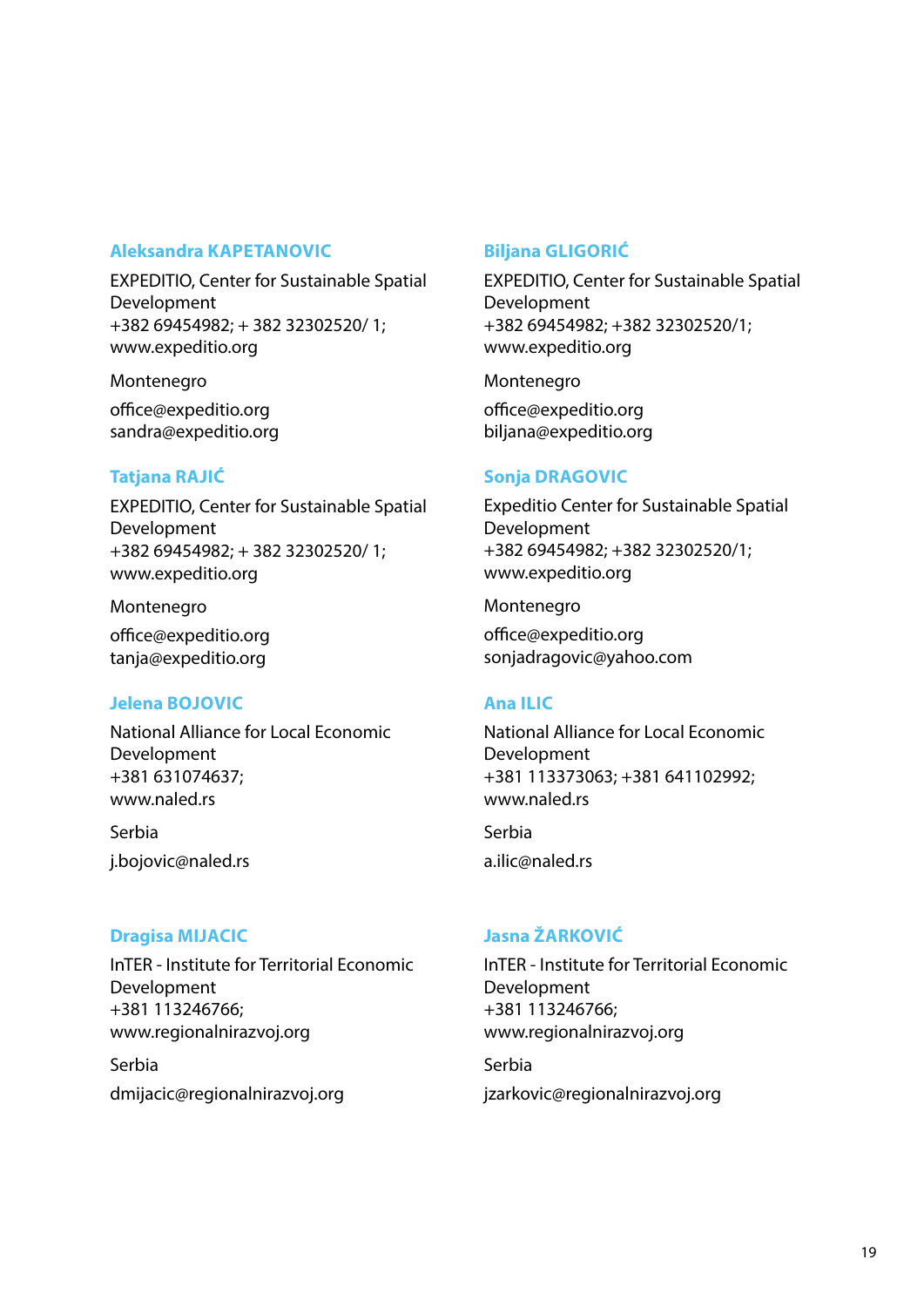### **Edita STOJIĆ KARANOVIĆ**

International Scientific Forum "Danube – River of Cooperation" +381 112457042; +381 63661897; www.danube-cooperation.com

Serbia office@danube-cooperation.com

#### **Sanja KMEZIC**

EURAK Belgrade

www.eurak.rs Serbia sanja.govorusic@gmail.com

### **Siniša TRKULJA**

Ministry of Construction, Transport and Infrastructure

Serbia sinisa.trkulja@mgsi.gov.rs

### **Ivaylo STAMENKOV**

Sofia University

www.sofia.edu Bulgaria i\_sta@abv.bg

### **Velislava SIMEONOVA**

The International University Center of Barcelona www.bcu.cat/en/ Bulgaria

velislavasimeonova@gmail.com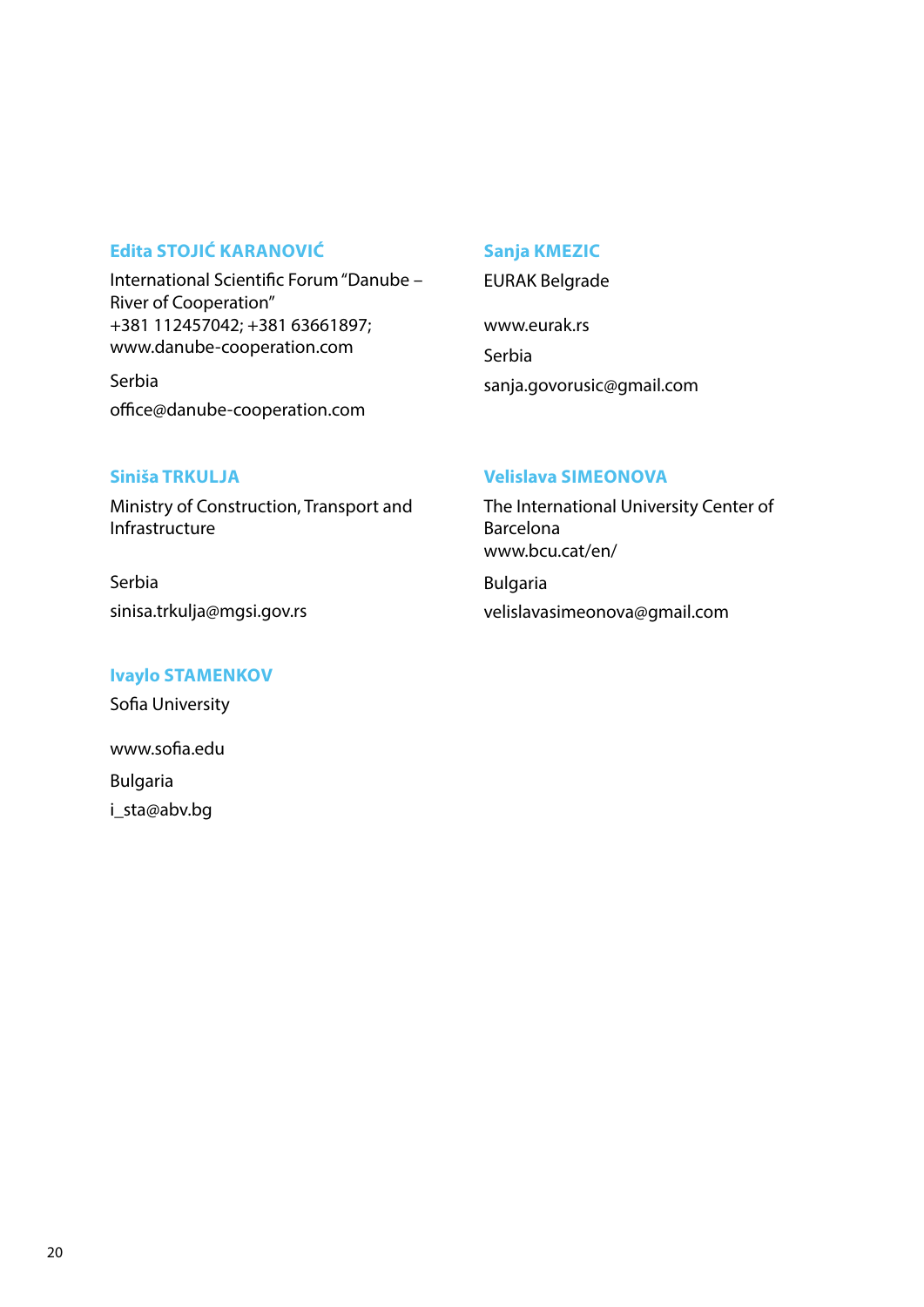# **CIP Katalogimi në botim BK Tiranë**

The Western Balkans Network on Territorial Governance Position paper on Territorial Governance in the Western Balkans / The Western Balkans Network on Territorial Governance. – Tiranë : Universiteti "Polis" 22 f. ; 0.5 cm. Bibliogr.

ISBN: 978-9928-4459-7-1

1.Ekonomia rajonale 2.Planifikimi strategjik

3.Bashkëpunimi ndërkombëtar 4.Ballkani Perëndimor

332(497 -15)

711(497 -15)